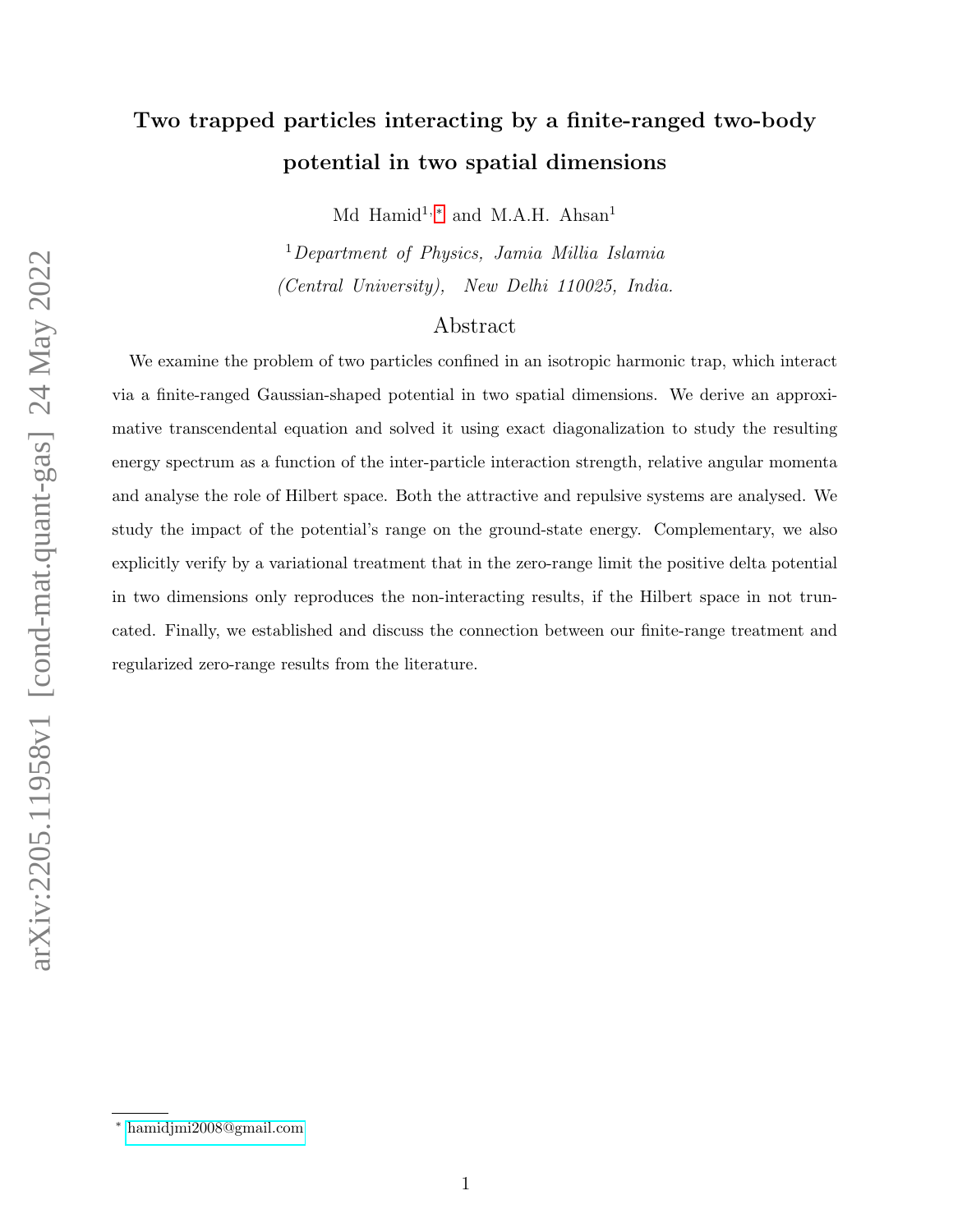#### I. INTRODUCTION

The theoretical prediction of Bose-Einstein condensation goes back to a century ago when Bose worked out the quantum statistics of photons[\[1\]](#page-32-0) which lead Einstein to make theoretical background for the non-interacting massive bosons that at below a certain finite but small temperature a finite fraction of the total number of particles will occupy the single particle ground state[\[2\]](#page-32-1). Following this, F. London drew an analogy between the superfludity of liquid <sup>4</sup>He and Bose-Einstein condensation[\[3\]](#page-32-2) that led to the further extension of the theoretical development.

The study of Exact solution of harmonically trapped two ultra cold spin-0 bosons in 2D interacting via finite range two body potential modelled by a Gaussian potential, has been shown to put vast interest in the last few decades in the field of optical lattices, quantum information and entanglement has been discuss for the two identical particles[\[4–](#page-32-3)[6\]](#page-33-0). Manybody physics is rather complex when atom-atom interaction is considered. To avoid this complexity, one employs the contact potential. For spatial degree, the delta-function potential is suitable but for the higher dimension the choice of delta potential is not suitable fit because the Hamiltonian is not self-adjoint [\[7,](#page-33-1) [8\]](#page-33-2). The two-body system is rather easy and suitable test for study of the choice of single particle basis in terms of active Hilbert space and inter-particles interaction range  $\sigma$ , along with particle-particle interaction strength  $g_2$ . In the present article, we discussed the choice of finite range over contact potential in both interaction range. In BECs, quantum mechanics emerges at macroscopic scales. It has led to a better understanding of other phenomena of condensed matter physics like superfluidity, phase transition, symmetry breaking etc. The Bose-Einstein condensation of alkali vapours at nano-kelvin temperatures is the main interest of the present article.

In this chapter, we investigate the role of relative angular momentum m, single particle basis state or active Hilbert state  $(\widetilde{N}_c)$ , inter-particle interaction strength  $g_2 > 0$  and  $< 0$ , interaction range  $\sigma$ , in the system of two spin-0 bosons i.e.  $N = 2$  interacting via a finite range two body potential modelled by a Gaussian potential. In the quasi two dimensional space, two spin-0 bosons interacting via a finite range Gaussian potential exposed to external trap potential which provides rotation to the system about a stiffer z-axis, within the system sizes. We construct the Hamiltonian and set up the analytical solution and diagonalise it using exact diagonalization. Few lower energy-states are being calculated to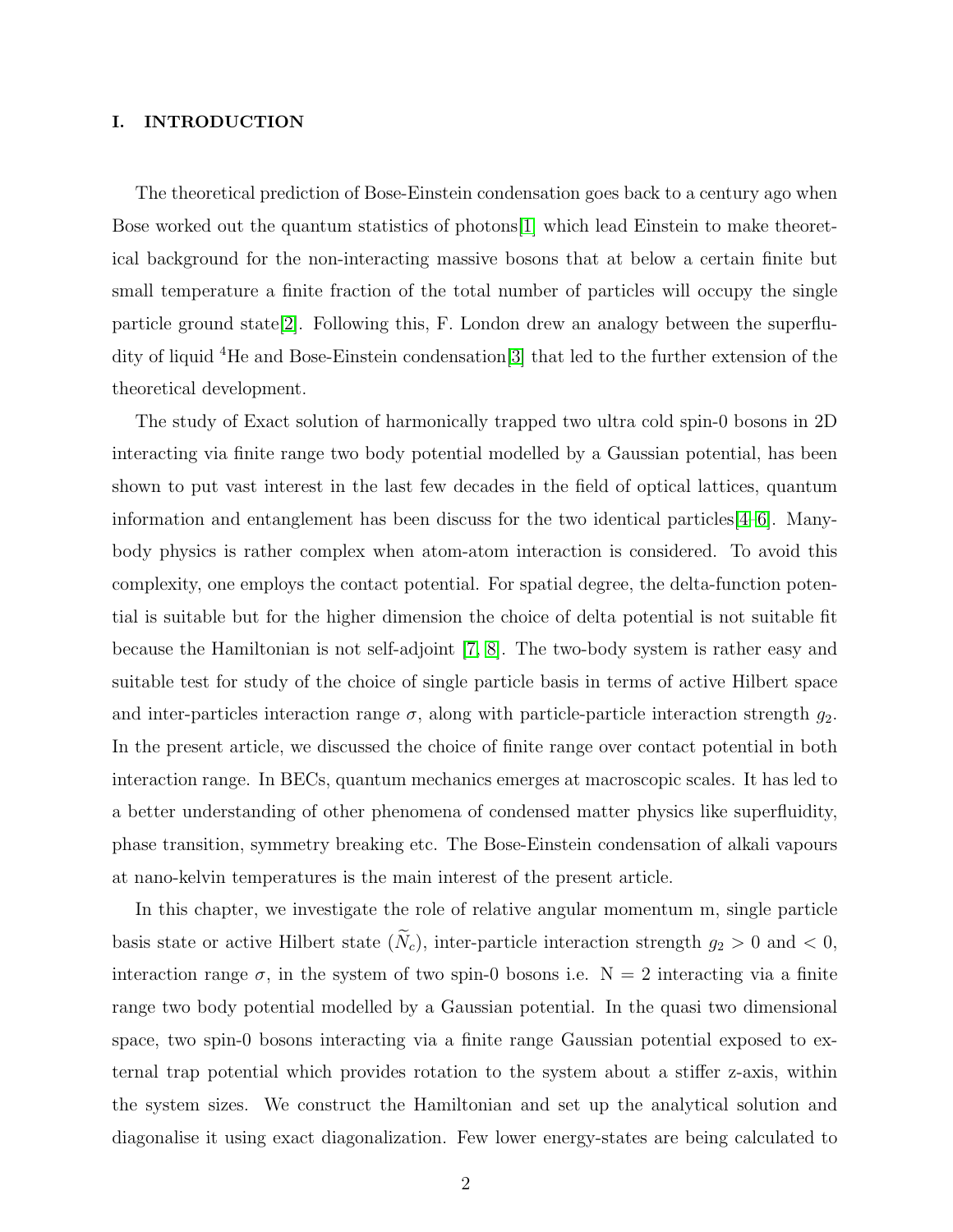study the role of interaction strength, range of systems etc. Obtaining the exact numerical results are challenging task, because of the rounding off errors. That's why we employ Exact Diagonalizaton. Variation of average energy spectrum with interaction range  $\sigma$  and zero relative angular momentum is studied, where the energy per particles first increases and the decreases within the system size[\[9\]](#page-33-3), Variation of Hilbert space with decreasing interaction strength  $g_2 > 0$  for many-body systems in this article [\[10\]](#page-33-4). Dependence of single particle energy spectrum with angular momentum quantum number is discussed for spin-1 bosons where energy increases linearly for higher relative particle angular momentum  $m(11, 12)$ , later discussed the different relative angular momentum in attractive BECs . The role of relative particle angular momentum has been discussed for fermionic systems is also studied for the few-particles [\[13\]](#page-33-7).

We can tune the scattering length  $a_s$  for both attractive as well as repulsive strength, by Feshbach resonances  $[14-16]$  $[14-16]$  and hence the two particles interaction parameters  $g_2$  can also be tuned accordingly, for  $a_s < 0$  the  $g_2$  is attractive and repulsive for  $a_s > 0$ . For the limit  $\sigma \to 0$  the effective potential tends to a contact potential  $g_2\delta(\mathbf{r})$  which has been studied extensively for example [\[17\]](#page-33-10).

We organize this paper as follows. In Sec. [II,](#page-2-0) we derive the general secular Hamiltonian equation for the energy of two trapped spin−0 particles interacting via a normalized Gaussian-shaped two-body interacting potential in 3D which is being reduces it to quasi 2D counterpart. In Sec. [III,](#page-6-0) we derive the relation for the contact potential and studied the leading spectrum and role of active Hilbert space. Sec. [IV,](#page-7-0) we established the finite range potential, a general relation in [IV A](#page-7-1) and an explicit relation in [IV B](#page-8-0) of the article which deals with the numerical results related to the different ground states. In Sec. [V,](#page-9-0) in this section we present our findings. Finally, in Sec. [VI](#page-26-0) we offer a summary and conclusion of our findings. Supplemental derivations and numerics are deterred to the appendices.

#### <span id="page-2-0"></span>II. THE HAMILTONIAN

We consider a system of  $N = 2$  spin-0 bosons, each of mass M in an external harmonic trap, which are interacting via a normalized Gaussian potential in a  $x - y$  symmetric twodimensional plane with an externally impressed rotation  $\Omega = \Omega \hat{z}$  about z-axis, has been studied in the recent years [\[8,](#page-33-2) [18](#page-33-11)[–21\]](#page-33-12) are the bench mark for our study. The Hamiltonian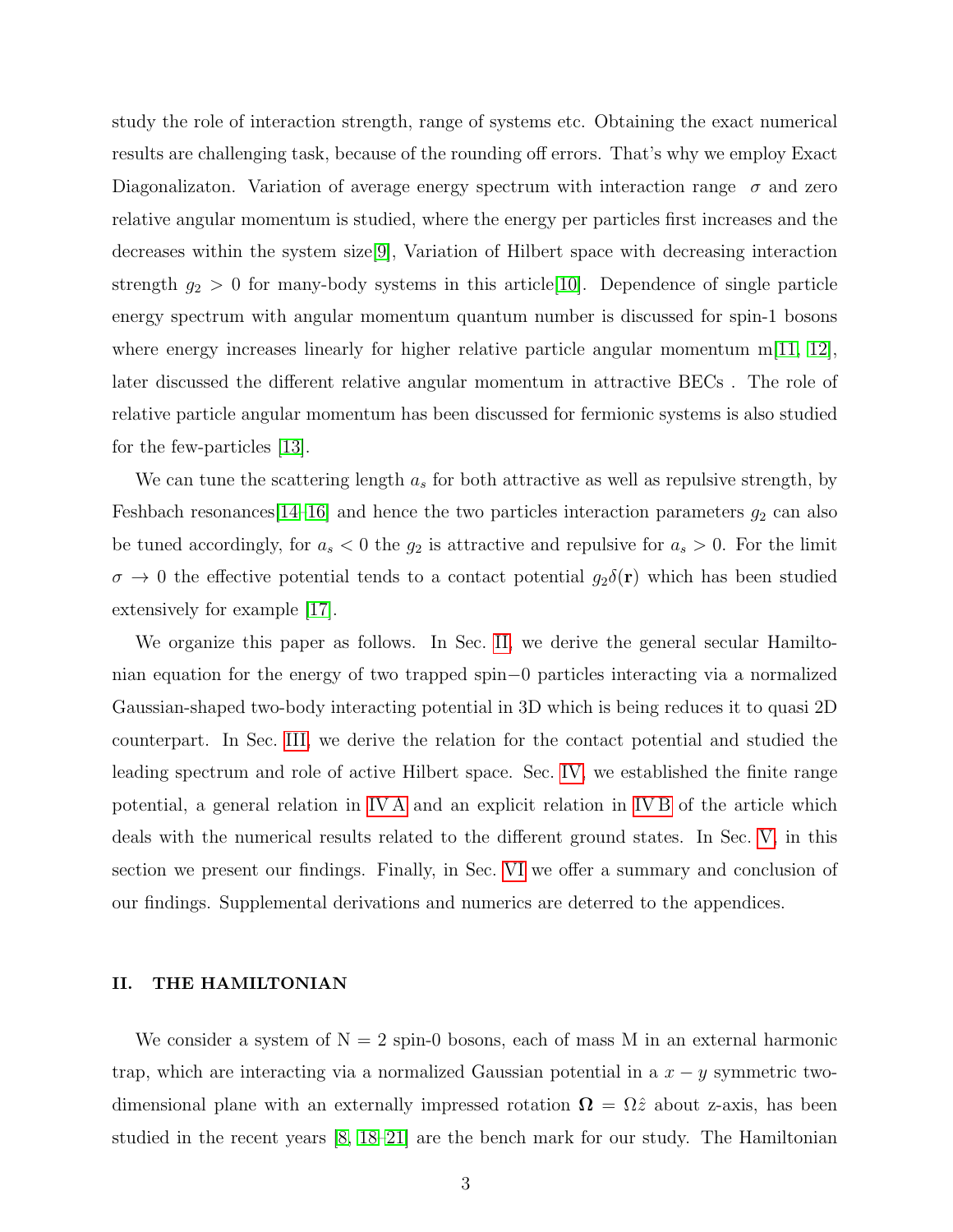of this system in co-rotating frame can be written as,

<span id="page-3-0"></span>
$$
\hat{\mathbf{H}}^{rot} = \hat{\mathbf{H}}^{lab} - \hat{\mathbf{\Omega}} \cdot \hat{\mathbf{L}}^{lab}
$$
\n
$$
\hat{\mathbf{H}}^{lab} = \sum_{i=1}^{N} \left[ \frac{\hat{\mathbf{p}}_i^2}{2M} + \frac{1}{2} M \omega_{\perp}^2 (r_{\perp i}^2 + \lambda_z^2 z_i^2) \right] + g_2 \left( \frac{1}{\sqrt{2\pi}\sigma} \right)^3
$$
\n
$$
\times \sum_{i \neq j} \exp(-\frac{1}{2\sigma^2} ((r_{\perp i} - r_{\perp j})^2 + (z_i - z_j)^2))
$$

(1)

here  $g_2 = \frac{4\pi a_s}{a_1}$  $\frac{\pi a_s}{a_\perp}$ , is the interaction strength,  $\omega_\perp$  is harmonic oscillator strength,  $a_\perp$  is harmonic oscillator length,  $a_s$  is the s-wave scattering length and  $\sigma$  is the range of two body interaction parameter. The two-particles interaction strength  $g_2$  and interaction range parameter  $\sigma$  are in units of  $\hbar\omega$  and  $\sqrt{\hbar/M\omega}$  respectively,  ${\bf r}$  and  ${\bf p}$  are the co-ordinate and conjugate momenta respectively,  $r_{\perp} = (x, y)$  constitutes a plane,  $\widehat{\mathbf{L}}_z^{lab}$  $\sum_{z}$  is total angular momentum of the system and  $I_z^{lab} = m$  is relative particle angular momentum unless it is specified and its eigenvalues will read in Lab frame only.

We have observed that for  $|m| = 0$ , as we go from repulsive to attractive interaction, the  $E_0$  decreases. Apart from this observation, one crucial observation is, there is  $E_0(N)$ , for  $g_2 = -1$  the size of single particle basis (as function of Hilbert space) increases toward infinite (in online colour light yellow) as contrast to the positive  $g_2 = +1, +2, +3$  and  $+4$ , where, the size of single particle basis becomes finite in size for a small number of Hilbert space, shown in Fig. [1,](#page-12-0) and for  $|m| = 1$ , the size of basis state is infinite for  $g_2 = -4$  in contrast to  $g_2 = -1$ . We observed that the choice of interaction strength,  $g_2 = +1, +2, -1$  and  $-2$  are the best choice for the study, Fig. [2.](#page-13-0) As we know that the Gaussian potential in Eq. [1,](#page-3-0) can be expanded within the finite number of single particle basis in contrast to the contact potential which takes infinite size in terms of single particle basis. For relative angular momentum  $|m| = 0$ , size of basis state tends toward infinite in the case of  $\sigma = 0.001, 0.1$ , and 0.3 but in the range  $\sigma = 0.4$  to 0.9, the basis size becomes finite, which is evident from the Fig. [3.](#page-14-0) For single particles angular momentum  $|m| = 1$ , the size of basis state is finite over all range of  $\sigma$ , which is evident from the Fig. [4](#page-15-0) and in Table as well [I](#page-10-0) hence we conclude that the choice of finite range potential is a good choice over the contact potential. Selection of active Hilbert space(single particle basis) is chosen for the construction for the two-particles system[\[32\]](#page-33-13).

Variational method is used to calculate the eigenenergy. We have chosen variational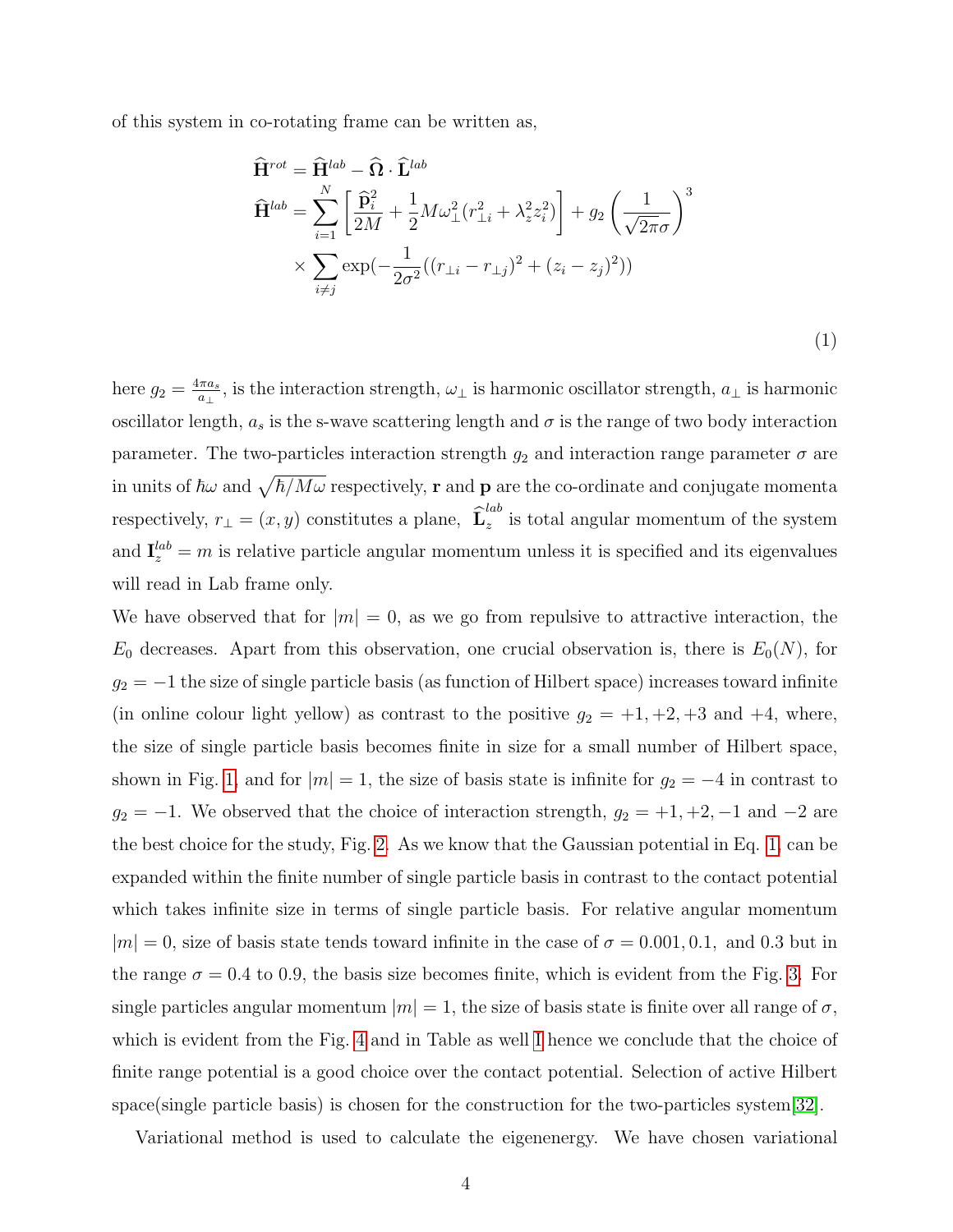symmetric basis function (bosons) for our system which has  $x - y$  rotational symmetry assuming  $\lambda_z \equiv \frac{\Omega_z}{\Omega_z}$  $\frac{\Omega_z}{\Omega_\perp}$  a highly oblate spheroidal that turns the angular momentum  $L_z$ , is a good quantum number. The system is considered as an effective 2−D harmonic oscillator with energy  $\hbar\omega_{\perp}$ , where,  $\omega_{\perp}$  is radial confining frequency defined in terms of the inverse squared harmonic oscillator length  $\alpha$ , is  $\omega_{\perp} = \frac{\hbar}{M\alpha^{-2}}$  and the harmonic oscillator length is defined as  $a_{\perp} = 1/\alpha$ .

The Hamiltonian can be separated in  $x - y$  plane as  $\hat{h}_\perp$  and z-component as  $\hat{h}_z$  as there is no excitation along the stiffer z−axis and hence behaves as frozen.

$$
\hat{\mathbf{h}} = \underbrace{\frac{\hat{\mathbf{p}}_1^2}{2M} + \frac{M\omega_\perp^2 r_\perp^2}{2} - \hat{\mathbf{L}} \cdot \hat{\mathbf{\Omega}}}_{\hat{\mathbf{h}}_\perp} + \underbrace{\frac{\hat{\mathbf{p}}_z^2}{2M} + \frac{M\omega_z^2 z^2}{2}}_{\hat{\mathbf{h}}_z}
$$
\n
$$
\equiv \hat{\mathbf{h}}_\perp + \hat{\mathbf{h}}_z
$$

the eigen-solution for  $\hat{\mathbf{h}}_z$  is

$$
\hat{\mathbf{h}}_z\Psi=\epsilon_{\mathbf{n_z}}\Psi
$$

with,  $\epsilon_{n_z} = \left(n_z + \frac{1}{2}\right)$  $(\frac{1}{2}) \hbar \omega_z$ ,  $n_z = 0$ 

## A. THE EIGEN-SOLUTION IN QAUSI 2D SYSTEMS

Writing the 2−D interaction Hamiltonian for two spin−0 bosons in relative co-ordinates system in terms of reduced mass  $\mu$  and total mass M will be of the following form.

$$
\widehat{\mathbf{H}}_{\text{rel}} = \sum_{1}^{2} \left( \frac{-\hbar}{2\mu} \nabla_{i}^{2} + \frac{1}{2} \mu \omega^{2} \widehat{\mathbf{r}}^{2} \right) + g_{2} V(\widehat{\mathbf{r}}) - \widehat{\mathbf{\Omega}} \cdot \widehat{\mathbf{L}}
$$

$$
\widehat{\mathbf{\Omega}} \cdot \widehat{\mathbf{L}} = \widehat{\mathbf{\Omega}} (\widehat{\mathbf{R}} \times \widehat{\mathbf{P}} + \widehat{\mathbf{r}} \times \widehat{\mathbf{p}})
$$

$$
V(\hat{\mathbf{r}}) = \left(\frac{1}{\sqrt{2\pi}\sigma}\right)^2 \sum_{i \neq j} \exp\left(-\frac{1}{2\sigma^2}(r_{\perp i} - r_{\perp j})^2\right)
$$
(2)

Here,  $\bigtriangledown$  is the 2-D Nabla operator, the problem is reduced in center of mass  $\mathbf{R} = \frac{1}{2}$  $\frac{1}{2}({\bf r_{1}}+{\bf r_{2}})$ and relative co-ordinate system  $\mathbf{r} = \mathbf{r_1} - \mathbf{r_2}$ 

$$
\dot{\mathbf{H}} = \dot{\mathbf{H}}_{\text{com}} + \dot{\mathbf{H}}_{\text{rel}}
$$

$$
\hat{\mathbf{H}}_{\text{com}} = -\frac{\hbar^2}{2M} \nabla_R^2 + \frac{1}{2} M \omega^2 \mathbf{R}^2
$$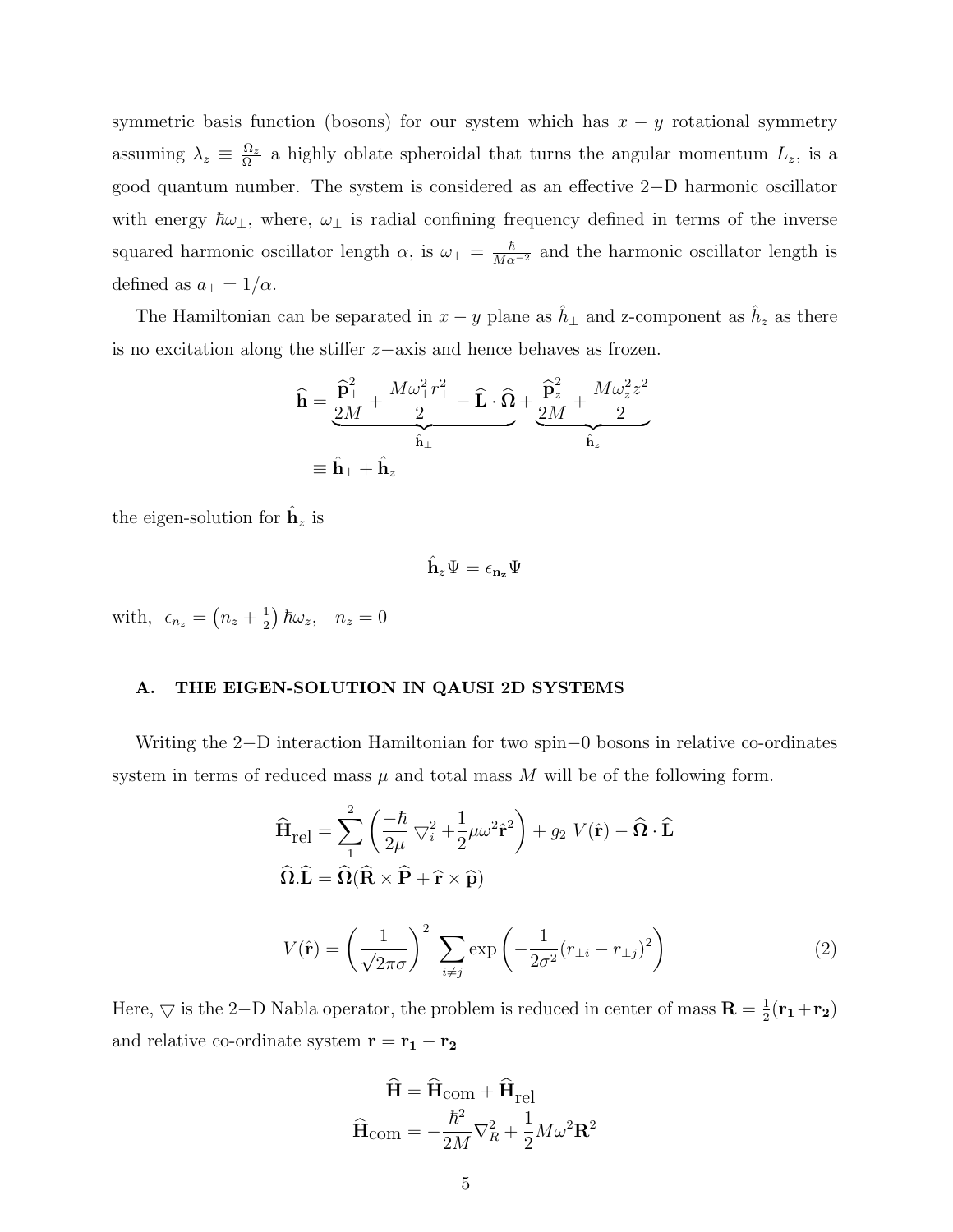<span id="page-5-0"></span>
$$
\widehat{\mathbf{H}}_{\text{rel}} = -\frac{\hbar^2}{2\mu} \nabla_r^2 + \frac{1}{2} \mu \omega_{\perp}^2 \widehat{\mathbf{r}}^2 - \widehat{\mathbf{\Omega}} \cdot \widehat{\mathbf{L}} + g_2 V(\widehat{\mathbf{r}})
$$
(3)

non-interacting COM motion is explicitly removed. [\[23\]](#page-33-14)

#### B. SOLUTION FOR THE INTERACTION HAMILTONIAN

We start constructing the solution for the Hamiltonian in relative co-ordinates system. A secular equation is established to study the quantities of interest in the following manner,

$$
\widehat{\mathbf{H}}_{rel} \ \Psi = \widehat{\mathbf{E}} \ \Psi
$$

where,

$$
\Psi = \sum_{n_r,m}^{\infty} c_{n_r,m} u_{n_r,m} \tag{4}
$$

Solution for relative Hamiltonia[n3](#page-5-0) consists of single particle Hamiltonian  $H_{\rm SD}$  and the interaction Hamiltonian consists of normalized Gaussian interaction potential. Starting from finite size of single particle basis state. The eigenstate  $\Psi$  can be expanded in linear sum of single particle basis states as,  $\Psi = \sum_{n_r,m}^{\infty} c_{n_r,m} |u_{n_r,m}\rangle$  with relative particle angular momentum m and rotational quantum number  $n_r$ , on the Schördinger equation. For the Hamiltonian  $H_{\rm SD}$  of the system, the eigen-energy are of the form of  $\epsilon_{n_r,m} = 2n_r + 1 + |m|$  and eigenspectrum for the relative Hamiltonia[n3](#page-5-0) is given below in  $Eq.(5)$  $Eq.(5)$  is known as the secular equation. Secular equation is being set up in the following manner, on  $H_{\text{rel}}|\Psi\rangle = E|\Psi\rangle$ , projecting  $|u_{n_{r'},m}\rangle$  from left, sets up secular equation:

$$
c_{n'_r,m}(\epsilon_{n'_r,m} - \mathbf{E}) + g_2 \sum_{n_{r'},n_r=0}^{\infty} c_{n_r,m} \int_0^{\infty} \int_0^{2\pi} dx
$$
  
  $\times u^*_{n_{r'},m'}(r,\phi)V(r)u_{n_r,m}(r,\phi) \operatorname{rdrd}\phi = 0$ 

writing the above equation in the compact form,

$$
c_{n'_r,m}(\epsilon_{n'_r,m} - \mathbf{E}) + g_2 \sum_{n_{r'},n_r=0}^{\infty} c_{n_r,m} I_{n_r,n_{r'},|m|}(\sigma) = 0
$$

(5)

<span id="page-5-1"></span>where, 
$$
I_{n_r, n_{r'}, |m|}(\sigma) = u_{n_{r'}, m'}^*(r, \phi) V(r) u_{n_r, m}(r, \phi)
$$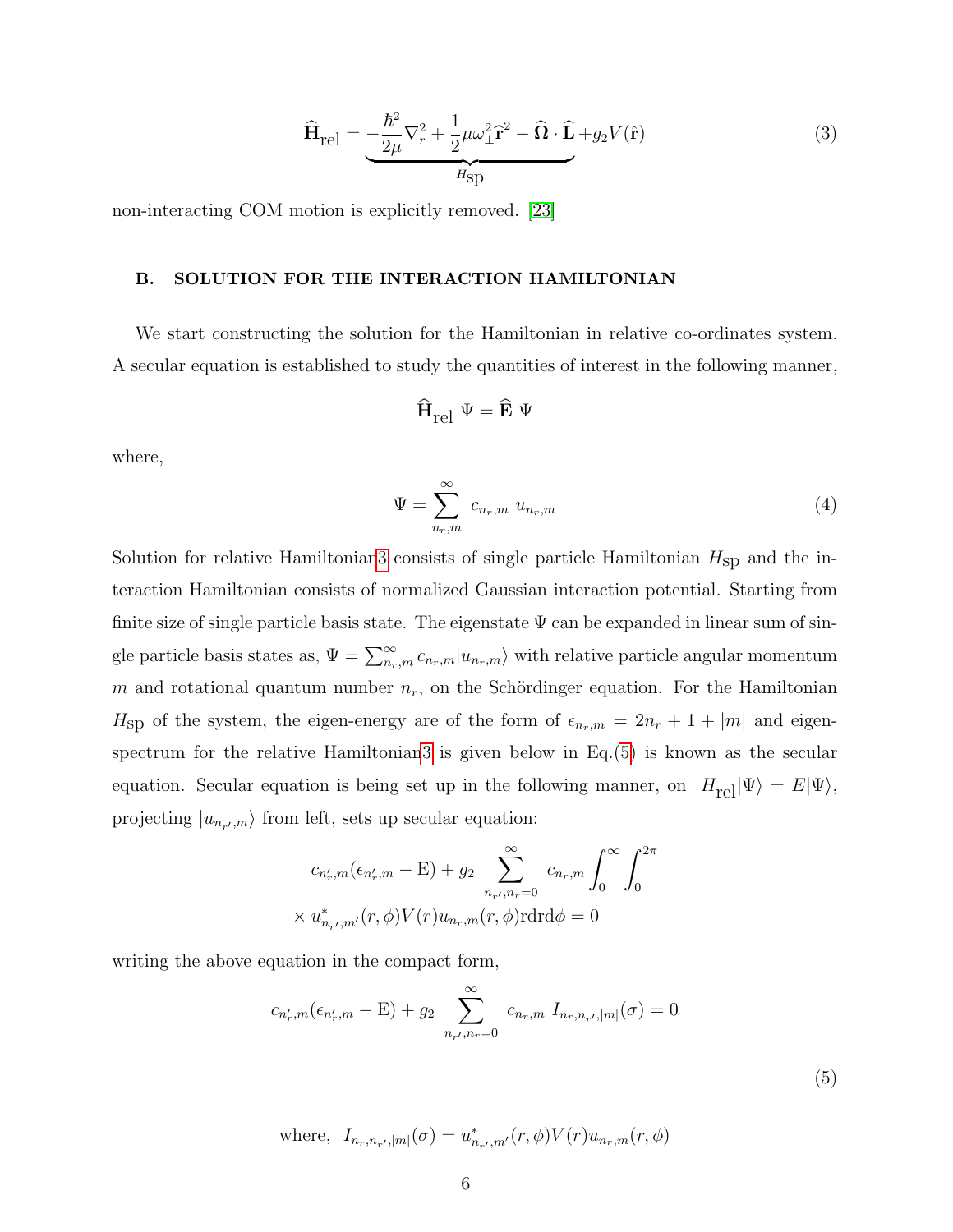in which the interaction matrix elements,  $I_{n_r,n_{r'}|m|}(\sigma)$  is solved in appendix [A](#page-28-0) and  $c_{n_r,m}$  is given in appendix [B.](#page-31-0) The matrix elements in Eq.[\(5\)](#page-5-1) is in the terms of interaction range  $\sigma$ and inverse harmonic oscillator length  $\alpha$  is evaluated by means of Exact Diagonalization [\[24\]](#page-33-15).

$$
I_{n_r, n_{r'}, |m|}(\sigma) = \frac{(\alpha^2)^{1+|m|} (2\sigma^2)^{|m|}}{\pi (1 + 2\alpha^2 \sigma^2)^{n_r + n_{r'} + |m| + 1}}
$$
  
\$\times \sqrt{\frac{n\_r!}{(n\_r + |m|)!} \frac{n'\_r!}{(n'\_r + |m|)!}}\n  
\$\times \sum\_{i=0}^{\min(n\_r, n\_{r'})} {\binom{|m| + n\_r}{|m| + i}} {\binom{|m| + n\_{r'}}{|m| + i}}\n  
\$\times \frac{(|m| + i)!}{i!} (2\alpha^2 \sigma^2)^{2i}. \qquad (6)

for zero-relative angular  $|m| = 0$ , the above Eq.[\(6\)](#page-6-1) simplifies to the following relation which matches with [\[8\]](#page-33-2),

<span id="page-6-1"></span>
$$
I_{n'_r,n_r,0}(\sigma) = \frac{\alpha^2}{\pi} \left( \frac{1}{1 + 2\alpha^2 \sigma^2} \right)^{n_r + n'_r + 1}
$$
  
 
$$
\times 2\mathbf{F}1(-n'_r, -n_r; 1, 4(\alpha \sigma)^4)
$$

(7)

where,

$$
\alpha=\sqrt{\frac{\mu\omega_{\perp}}{\hbar}}
$$
 and  $2\mathbf{F}_1\;$  is Gauss-Hypergeometric function.

### <span id="page-6-0"></span>III. SOLUTION FOR THE CONTACT POTENTIAL

Before we start the finite range study, we first explore the case  $\sigma \to 0$  in which the normalized Gaussian potential defined in Eq.[\(1\)](#page-3-0) behaves like a contact potential. Following the Eq. [\(1\)](#page-3-0), for the rotating case, the relative angular momentum ( $m \neq 0$ ), the interaction matrix elements becomes  $I_{n'_r,n_r,m}(0) = 0$ , means do not feel the zero range interaction and for non-rotating case  $(m = 0)$  the interaction matrix elements  $I_{n'_r,n_r,0}(0) = \alpha^2/\pi$ , a constant, thus the Eq. [\(5\)](#page-5-1) becomes,

<span id="page-6-2"></span>
$$
c_{n'_r,0}(\epsilon_{n'_r,0} - E) + g_2 \sum_{n_r=0}^{\infty} c_{n_r,0} \frac{\alpha^2}{\pi} = 0
$$
 (8)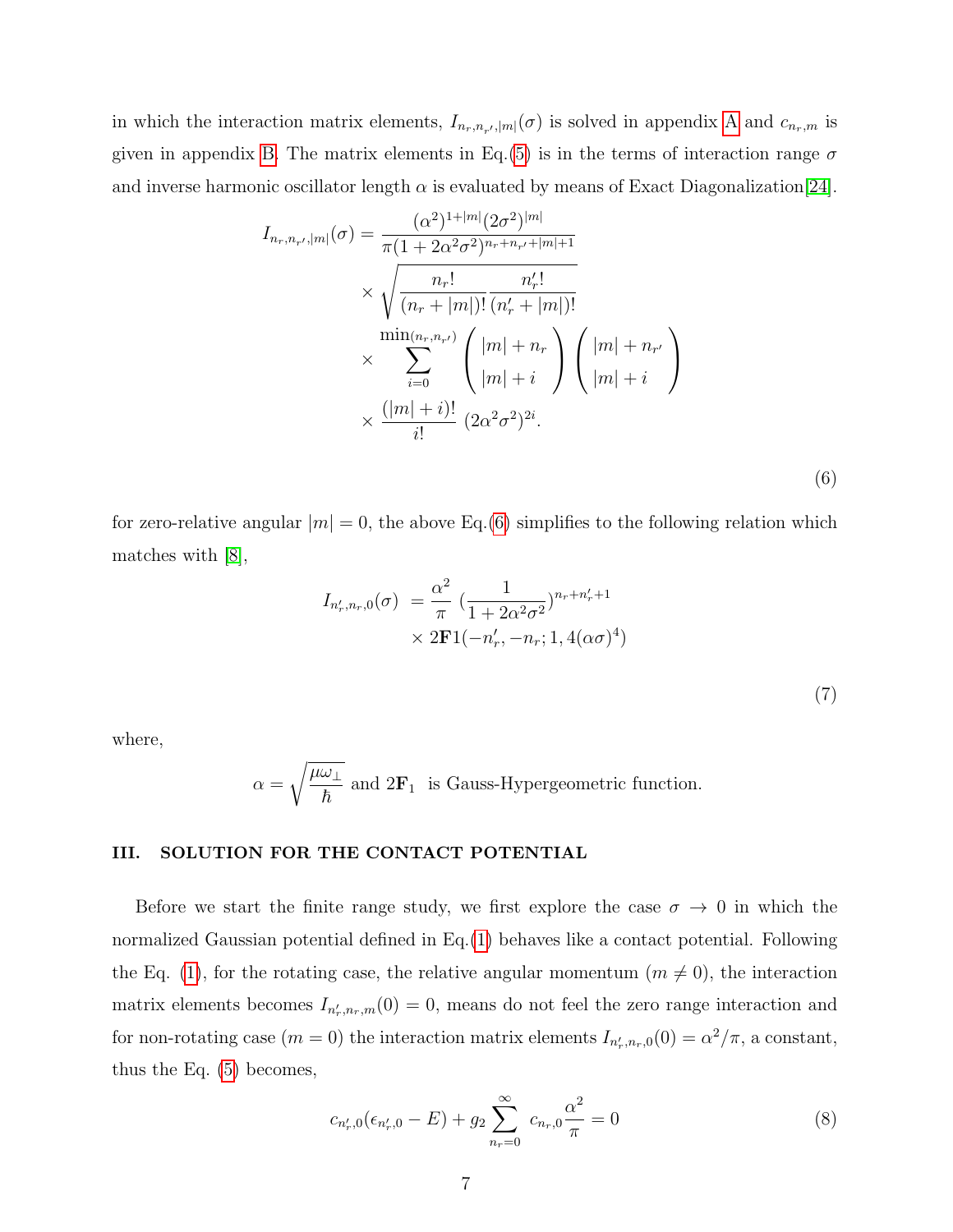using the variational calculation, we can find the form of  $c_{n'_r,0} = -\frac{g_2 C}{\epsilon_{n'_r,0}}$  $\frac{g_2\bigcup}{\epsilon_{n'_r,0}-E}$  , here C is again a constant, rearranging the above Eq. [\(8\)](#page-6-2), we get the energy relation. Truncating the summation to a finite size of Hilbert space  $\tilde{N}$ , and studying the energy spectrum for the critical Hilbert space  $N_c$ .

$$
\frac{\pi}{\alpha^2} + g_2 \sum_{n_r=0}^{\tilde{N}_c} \frac{1}{\epsilon_{n_r,0} - E} = 0
$$

writing  $\epsilon_{n_r,0} = (2n_r + 1)\hbar\omega$  and making the above equation dimensionless,

$$
\frac{\pi}{\alpha^2} + \frac{g_2}{\hbar \omega_\perp} \sum_{n_r=0}^{\tilde{N}_c} \frac{1}{2n_r + 1 - E/\hbar \omega_\perp} = 0 \tag{9}
$$

from above equation, setting  $\alpha = 1$ , we can get the information about the energy spectrum of non-rotating two bosons interacting via contact potential as function of Hilbert space, which further will give the idea of active Hilbert space. Figs. [1](#page-12-0)[,2,](#page-13-0)[3,](#page-14-0) [4,](#page-15-0)[5](#page-16-0) and [6](#page-17-0) has been discussed below.

#### <span id="page-7-0"></span>IV. FINITE-RANGE POTENTIAL

#### <span id="page-7-1"></span>A. SOLUTION FOR FINITE RANGE POTENTIAL, MOST GENERAL FORM

Solution for relative Hamiltonian consists of single particle Hamiltonian  $H_{SD}$  and the interaction Hamiltonian consists of normalized Gaussian interaction potential. Using the eigenstate  $\Psi$  in terms of linear sum of single particle basis states  $\Psi = \sum_{n_r,m} c_{n_r,m} |u_{n_r,m}\rangle$  with relative particle angular momentum  $m$ , on the Schördinger equation.

<span id="page-7-2"></span>
$$
c_{n_r,m} = -\frac{g_2 \langle u_{n_r,m} | \mathbf{W} | \Psi \rangle}{(\epsilon_{n_r,m} - E)}
$$
(10)

We choose  $|\Psi\rangle = |\phi_{n'_r}\rangle$  to study the higher excited states and  $|\Psi\rangle = |\phi_0\rangle$  for the ground state energy. Substituting the above Eq. [\(10\)](#page-7-2) in Eq. [\(5\)](#page-5-1) for the former case after rearranging the terms gives the following relation,

$$
I_{n_r, n_{r'}, m}(\sigma) + \frac{g_2}{\hbar \omega_{\perp}}
$$
  

$$
\times \sum_{n_r, n_{r'}}^{min(n_r, n_{r'})} \frac{I_{n_r, n_{r'}, |m|}^2(\sigma)}{2n_r + |m| + 1 - m\Omega/\omega_{\perp} - E/\hbar \omega_{\perp}} = 0
$$

the above equation is solved numerically for the energy spectrum E in unit of  $\hbar\omega_\perp$ . Some of the results are shown in the following figures.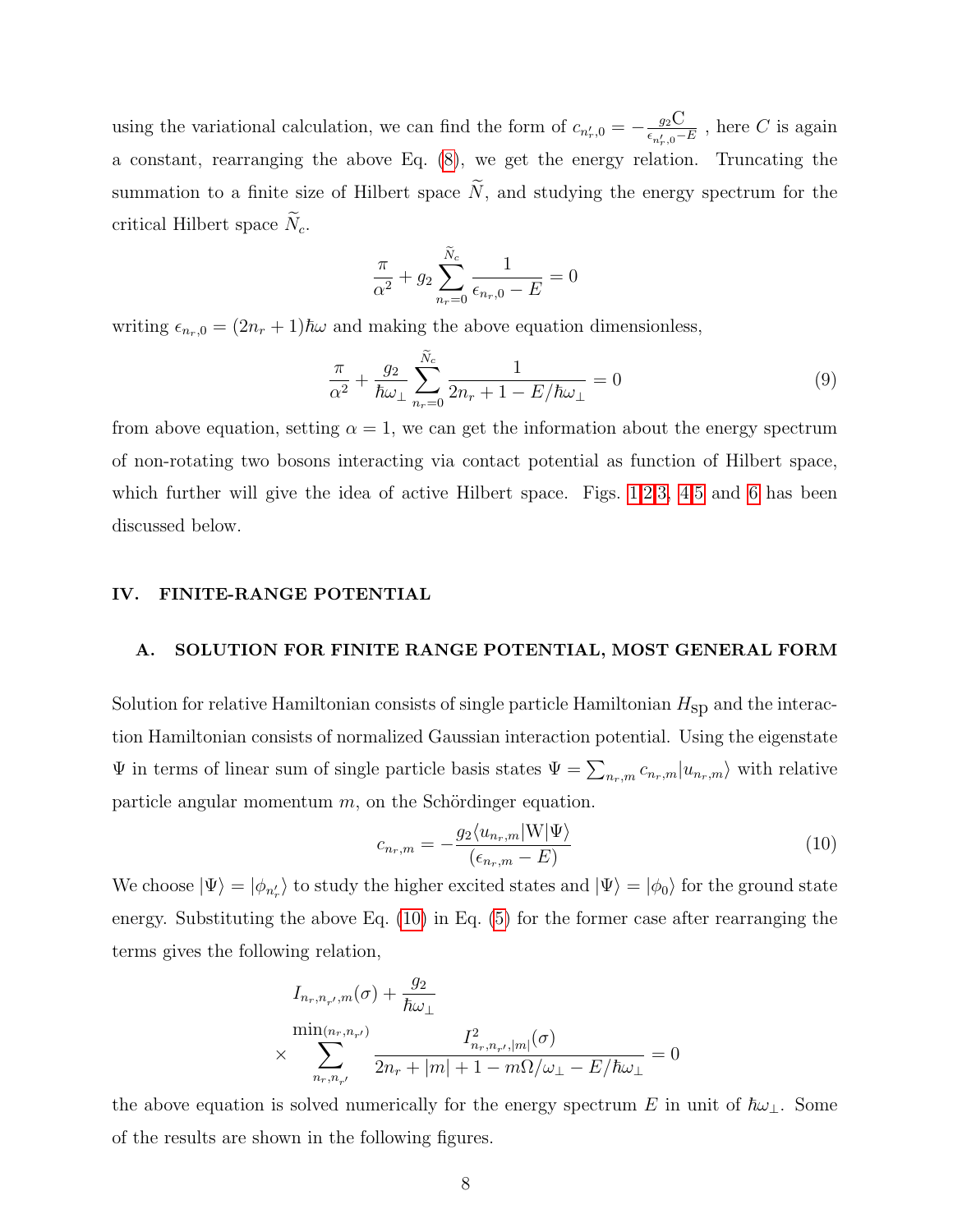## <span id="page-8-0"></span>B. SOLUTION FOR FINITE RANGE POTENTIAL

In order to study the finite range effects on a two particles system interacting via a normalized Gaussian potential, we first calculate the constant parameter using perturbation theory in Appendix [B,](#page-31-0) a similar expression as calculated in previous section but not the same,

$$
c_{n_r,m} = -\frac{g_2 \langle u_{n_r,m} | \mathbf{W} | u_{n_{r'},m} \rangle}{(\epsilon_{n_r,m} - E)}
$$
(11)

substituting  $n_{r'} = 0$  in Eq. [\(6\)](#page-6-1) to get  $I_{0,n_r,m}$  and hence the above expression becomes,

$$
c_{n_r,m} = \frac{-g_2}{\epsilon_{n_r,m} - E} I_{0,n_r,m}(\sigma) C
$$
\n(12)

substituting the above expression in Eq. [\(5\)](#page-5-1), sets-up an equation,

$$
\frac{-g_2}{(\epsilon_{n_{r'},m} - E)}(\epsilon_{n_{r'},m} - E)I_{0,n_{r'},m}(\sigma)C +
$$
  

$$
g_2 \sum_{n_r}^{\infty} \frac{-g_2}{\epsilon_{n_r,m} - E}I_{0,n_r,m}(\sigma)CI_{n_r,n_{r'},m}(\sigma) = 0
$$

simplify to,

$$
I_{0,n_{r'},m}(\sigma) + g_2 \sum_{n_r}^{\infty} \frac{1}{\epsilon_{n_r,m} - E} I_{0,n_r,m}(\sigma)
$$

$$
\times I_{n_{r'},n_r,m}(\sigma) = 0
$$

|  | ×<br>۰. |  |
|--|---------|--|

substituting  $n_{r'} = 0$ 

<span id="page-8-2"></span>
$$
I_{0,0,m}(\sigma) + g_2 \sum_{n_r}^{\infty} \frac{1}{\epsilon_{n_r,m} - E} I_{0,n_r,m}^2(\sigma) = 0
$$
\n(14)

substituting the following two Eqs. [\(15\)](#page-8-1) and [\(16\)](#page-9-1) obtained from the Eq. [\(6\)](#page-6-1) into above Eq. [\(14\)](#page-8-2), simplify to the below final expression, Eq. [\(17\)](#page-9-2) of this article.

<span id="page-8-1"></span>
$$
I_{0,0,m}(\sigma) = \frac{(\alpha^2)^{1+|m|} (2\sigma^2)^{|m|}}{\pi (1 + 2\alpha^2 \sigma^2)^{1+|m|}}
$$
(15)

and

$$
I_{0,n_r,m}(\sigma) = \sqrt{\frac{n_r!}{(n_r + |m|)!(|m|)!}}
$$
  
 
$$
\times \frac{(\alpha^2)^{1+|m|} (2\sigma^2)^{|m|}}{\pi (1 + 2\alpha^2 \sigma^2)^{1+n_r+|m|}} \frac{(|m| + n_r)!}{n_r!}
$$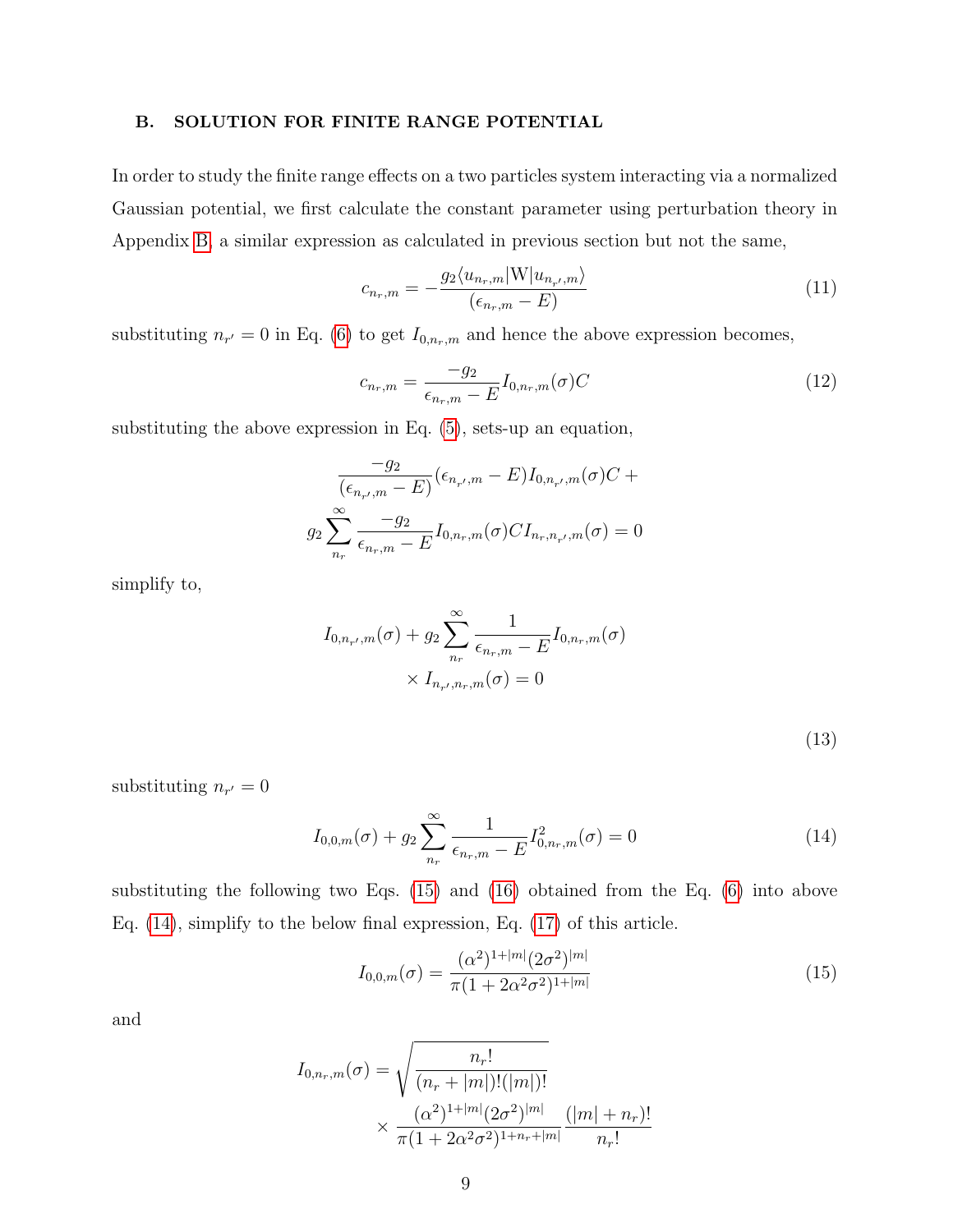(16)

thus final expression becomes,

<span id="page-9-2"></span><span id="page-9-1"></span>
$$
\frac{\pi (|m|!)^2}{(2\sigma^2)^{|m|}(\alpha^2)^{1+|m|}} (1 + 2\alpha^2 \sigma^2)^{1+|m|} + \frac{g_2}{\hbar \omega_{\perp}}
$$
  
\n
$$
\times \sum_{n_{r=0}}^{\infty} \frac{1}{2n_r + 1 + |m| - E/\hbar \omega_{\perp} - m\hbar \Omega/\omega_{\perp}}
$$
  
\n
$$
\times \left(\frac{1}{1 + 2\alpha^2 \sigma^2}\right)^{2n_r} \frac{(|m| + n_r)!}{n_r!} = 0
$$
\n(17)

the above equation is the main analytical result of the article. We can study the system for general relative angular momentum  $|m| = 0, \pm 1, \pm 2 \cdots$ . For study purpose, we choose here only two values i.e. 0 and 1. For 0, the above equation is express in terms of Lerch transcendent function  $\Phi$ , as follow

$$
\frac{\hbar\omega_{\perp}}{g_2} = -\frac{\alpha^2}{2\pi(1 + 2\alpha^2\sigma^2)} \Phi\left[\frac{1}{(1 + 2\sigma^2\alpha^2)^2}, 1, \frac{1 - E/\hbar\omega_{\perp}}{2}\right]
$$
\n(18)

#### <span id="page-9-0"></span>V. NUMERICAL RESULTS AND DISCUSSION

For <sup>87</sup>Rb atom, the size of the system turns out to be  $a_{\perp} = \sqrt{\frac{\hbar}{M a}}$  $\frac{\hbar}{M\omega_{\perp}} = 733$  nm with  $\omega_{\perp} = 2\pi \times 220$  Hz. The dimensionless interaction parameter  $g_2 = \frac{4\pi a_s}{a_{\perp}}$  $\frac{\pi a_s}{a_{\perp}},$  where  $a_s$  is the s-wave scattering length, is taken in the range  $-4$  to  $+4$  in the present study, the parameter  $g_2$  is a measure of the strength of the interaction. The energy spectrum for different values of the interaction range  $\sigma$  and the interaction strength  $g_2$  (attractive and repulsive) is being examined to study the active Hilbert space or number of basis states required for variational calculation. Once the basis state is set up, the Hamiltonian is diagonalized to study the energy spectrum. Various components of the energy namely the interaction energy  $\langle V \rangle$ , the kinetic energy  $\langle KE \rangle$  and the potential energy  $\langle PE \rangle$  are also computed such that  $E = < V > + < KE > + < PE >$ .

In Fig. [1,](#page-12-0) we present the ground state energy  $E_0$  vs size of the Hilbert space  $\widetilde{N}$  for the pair in the relative co-ordinates. For zero relative angular momentum  $|m| = 0$ , the plot  $E_0$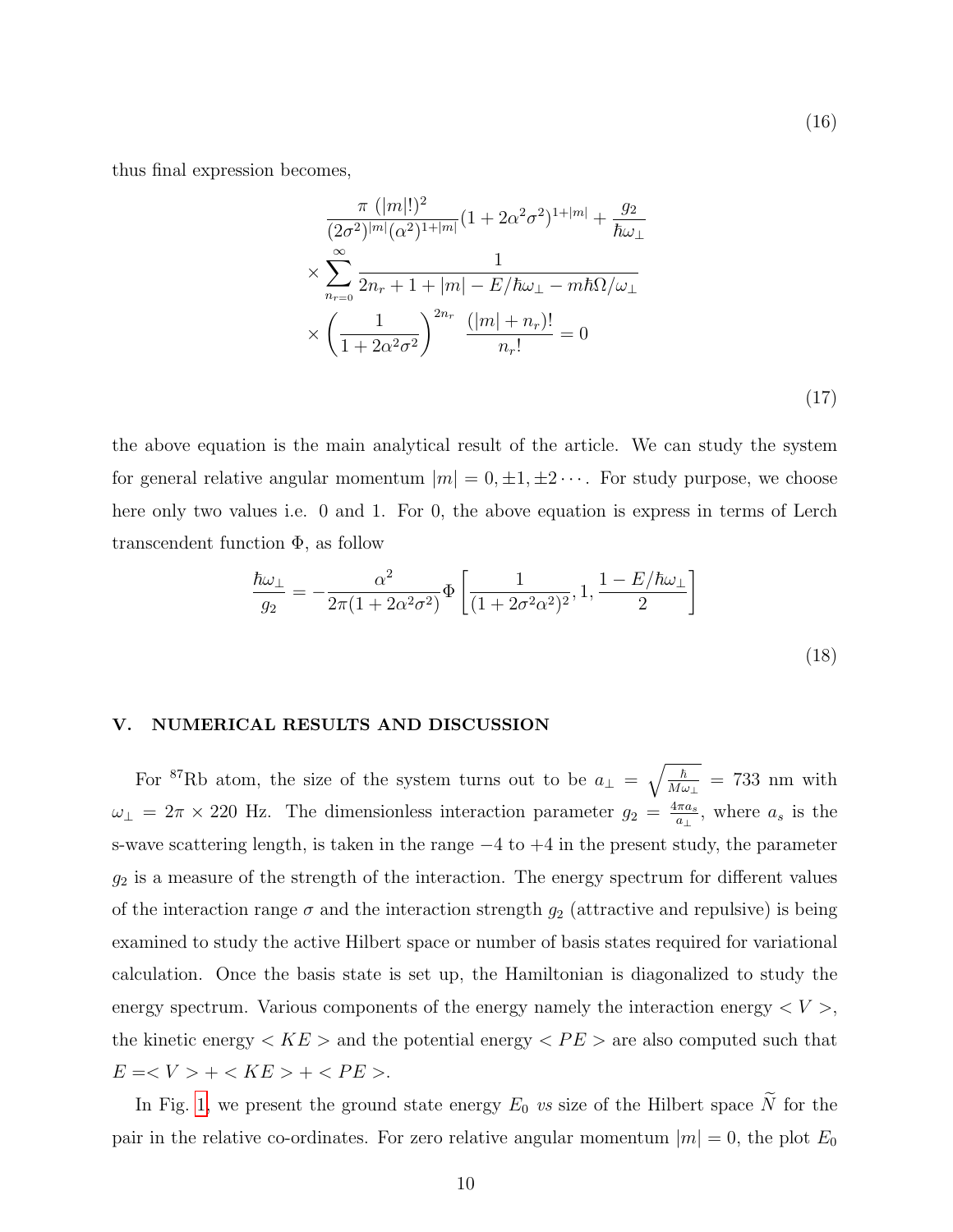<span id="page-10-0"></span>

|          |           | $g_2 = -1$          | $g_2 = +1$ |                     |
|----------|-----------|---------------------|------------|---------------------|
| $\sigma$ | $E_{sat}$ | Hilbert Space $N_c$ | $E_{sat}$  | Hilbert Space $N_c$ |
| 0.1      | 0.4238    | 139                 | 1.2044     | 107                 |
| 0.2      | 0.6008    | 37                  | 1.2261     | 25                  |
| 0.4      | 0.7333    | 13                  | 1.2172     | 12                  |
| 0.6      | 0.8079    | 6                   | 1.1779     | 4                   |
| 0.8      | 0.8583    | 3                   | 1.1374     | 4                   |
| 0.9      | 0.8773    | 3                   | 1.1203     | $\overline{2}$      |

TABLE I: Active(critical) Hilbert space  $\tilde{N}_c$  for different interaction range  $\sigma$  for relative angular momentum  $|m| = 0$  with interaction strength  $g_2$ . Shows the variation of critical Hilbert space  $\widetilde{N}_c$  with increase in  $\sigma$ .

vs  $\tilde{N}$  are being shown. For the positive (repulsive) interaction strength  $g_2 = +1, +2, +3$ and  $+4$ , we observe an upward shift in the ground state energy with increase in interaction strength. Higher the interaction strength, higher the ground state energy. For a given value of  $g_2$ , there is a critical size of the Hilbert space  $\widetilde{N}_c(g_2)$  beyond which the ground state energy saturates and becomes independent of size of the Hilbert space. The critical size of Hilbert space is a point beyond which the ground state energy  $E_0$  gets saturated for a given set of parameters. For example, for  $g_2 = +1$ , the saturated ground state energy is 1.206 at the critical size of Hilbert space  $\widetilde{N}_c = 33$  and for  $g_2 = +4$ , the saturated ground state energy  $(E_{sat})$  is 1.396 at the critical size of Hilbert space  $\tilde{N}_c = 52$ . For the negative (attractive) interaction strength  $g_2 = -1$ , we observe that the ground state energy decreases with the increase with the size of Hilbert space and gets saturated at  $N_c = 81$  with  $E_{sat} = 0.425$ . Below  $g_2 < -1$ , the system becomes a lump and hence not being subjected to any statistical laws and consequently there is no need to study below  $-1$ . We also observed that the  $E_0$ is minimum for attractive interaction, most stable configuration. Writing the ground state energy  $E_0$  as function of  $E_0(E_{sat}, g_2, \tilde{N}_c)$ , as  $E_0(1.19, +1, 32)$  and  $E_0(1.396, +4, 52)$  in terms of increasing interaction. In Fig. [2,](#page-13-0) we present the study of ground state energy  $E_0$  vs size of the Hilbert space  $\tilde{N}$  for relative angular momentum  $|m| = 1$ . For the positive interaction strength  $g_2 = +1, +2, +3$  and  $+4$ , the ground state energy  $E_0$ , increases with increase in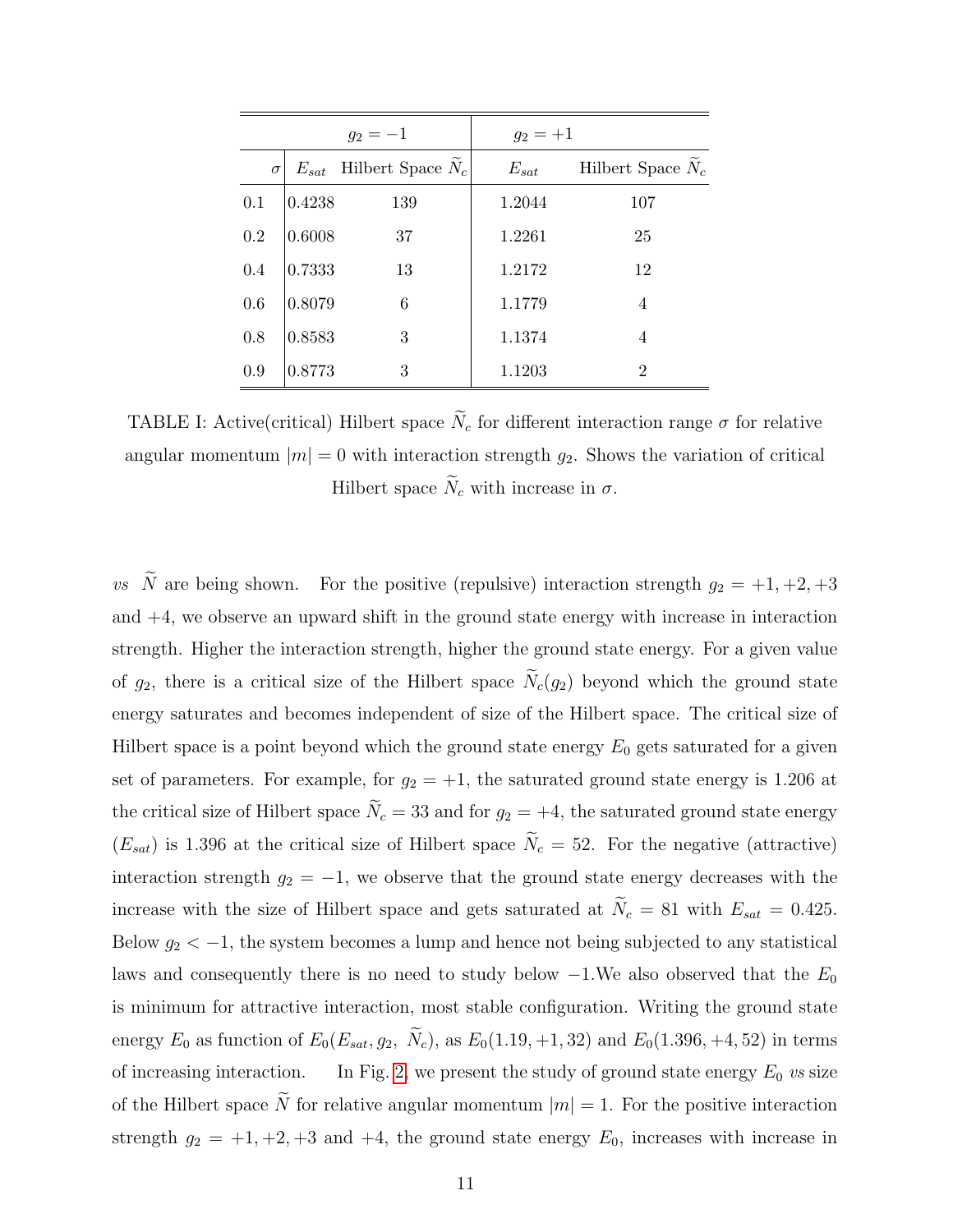| $ m =0$        |             | $ m =1$                       |           |                     |
|----------------|-------------|-------------------------------|-----------|---------------------|
| g <sub>2</sub> |             | $E_{sat}$ Hilbert space $N_c$ | $E_{sat}$ | Hilbert space $N_c$ |
| $-4$           | $\mathbf x$ | X                             | 1.961     | 136                 |
| $-3$           | $\mathbf x$ | X                             | 1.975     | 72                  |
| $-2$           | $\mathbf x$ | $\mathbf x$                   | 1.985     | 32                  |
| $-1$           | 0.425       | 81                            | 1.993     | 04                  |
| 1              | 1.206       | 33                            | 2.006     | 06                  |
| $\overline{2}$ | 1.309       | 25                            | 2.010     | 26                  |
| 3              | 1.361       | 39                            | 2.015     | 28                  |
| $\overline{4}$ | 1.396       | 52                            | 2.018     | 47                  |

TABLE II: Active Hilbert space  $\widetilde{N}_c$  for different interaction range  $\sigma$ , relative angular momentum  $|m| = 0$  and 1 and interaction strength  $g_2$ . For  $|m| = 0$  the zero-point energy is  $\hbar\omega$  and hence for  $g_2 < -1$  becomes un-physical system.

the interaction strength. The  $E_0$  gets saturated at a finite size of the Hilbert space. We can write the ground state energy  $E_0$ , as function of  $E_0(E_{sat}, g_2, \widetilde{N}_c)$ . We observed that, for higher  $g_2 = +4$ ,  $E_0(2.018, +4, 47)$  required more Hilbert space (single particle basis state) then for the lower  $g_2 = +1$ ,  $E_0(2.005, +1, 6)$  to become saturated.

For negative interaction strength  $g_2 = -1, -2, -3$  and  $-4$ , the ground state energy has negative shift with the decrease in interaction strength  $g_2$ . The critical size of Hilbert space  $\widetilde{N}_c$  increases with decrease in the interaction strength  $g_2$ , for example  $E_0(1.993, -1, 4)$ ,  $E_0(1.975, -3.72)$  and  $E_0(1.961, -4.136)$ 

We conclude that, for a given parameter  $(\sigma)$ , we have a range in which  $g_2$  can be varied to study the systems. In comparison to the Fig. [1,](#page-12-0) we observed that the saturation in the ground state energy has an upward shift with the change in the relative angular momentum |m|, from 0 to 1, for fixed interaction range  $\sigma$ , which is expected.

In Fig. [3,](#page-14-0) we present the study of ground state energy  $E_0$  vs size of the Hilbert space  $\widetilde{N}$ for relative angular momentum  $|m| = 0$ , the interaction strength  $g_2 = +1$  for the different values of interaction range  $\sigma$ . Here, we observed that the ground state energy has negative shift with the increase in interaction range  $\sigma$ . Further, we observed that for interaction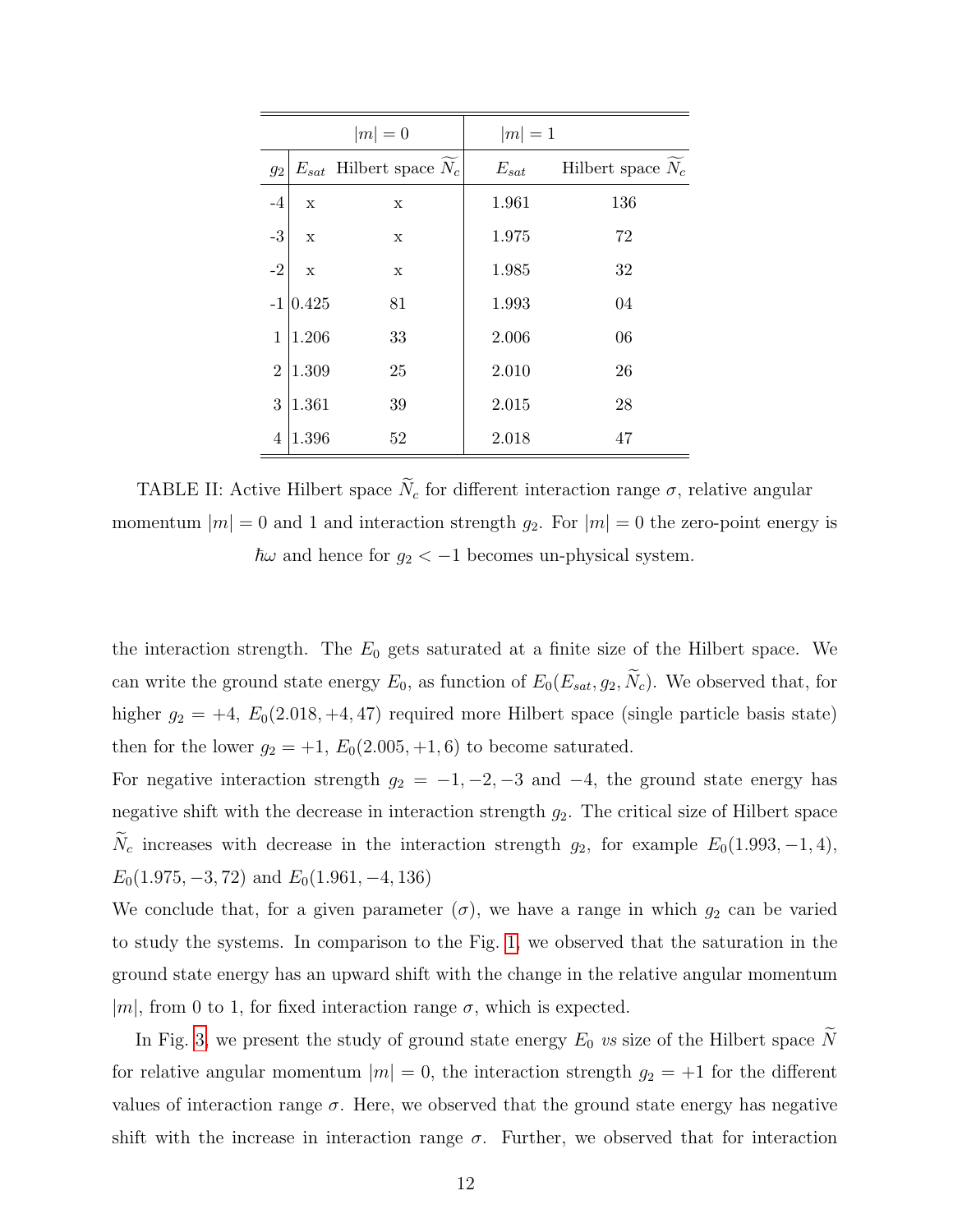<span id="page-12-0"></span>

FIG. 1: (Colour online) Ground state energy  $(E_0)$  in relative co-ordinates vs size of the Hilbert space  $(\widetilde{N})$  for different values of interaction strength  $g_2$  and fixed value of interaction range  $\sigma = 0.1$  with zero-relative angular momentum  $|m| = 0$ . The quantities  $E_0$ and  $g_2$  are being measured in units of  $\hbar\omega$  and  $\hbar^2/m$  respectively.

range  $\sigma = 0.001$ , the nature of ground state energy  $E_0$  is asymptotic. In compact form  $E_0(E_{sat}, \sigma, \tilde{N}_c)$ , our observations conclude that as the interaction range  $\sigma$  increases, size of the critical Hilbert space decreases, here are some results in terms of increasing interaction range,  $E_0(1.226, 0.2, 14)$ ,  $E_0(1.228, 0.3, 7)$  and  $E_0(1.199, 0.5, 6)$ , which shows decreasing size of the critical Hilbert space respectively. It has been observed that the ground state energy gets well saturated in the case of higher interaction range i.e.  $\sigma = 0.3$  to 0.9 in contrast to the lower interaction range, say  $\sigma = 0.001$  to 0.2. We observe that the use of finite range potential is the best suit for the computation over contact potential.

In Fig. [4,](#page-15-0) we present the study of ground state energy  $E_0$  vs size of the Hilbert space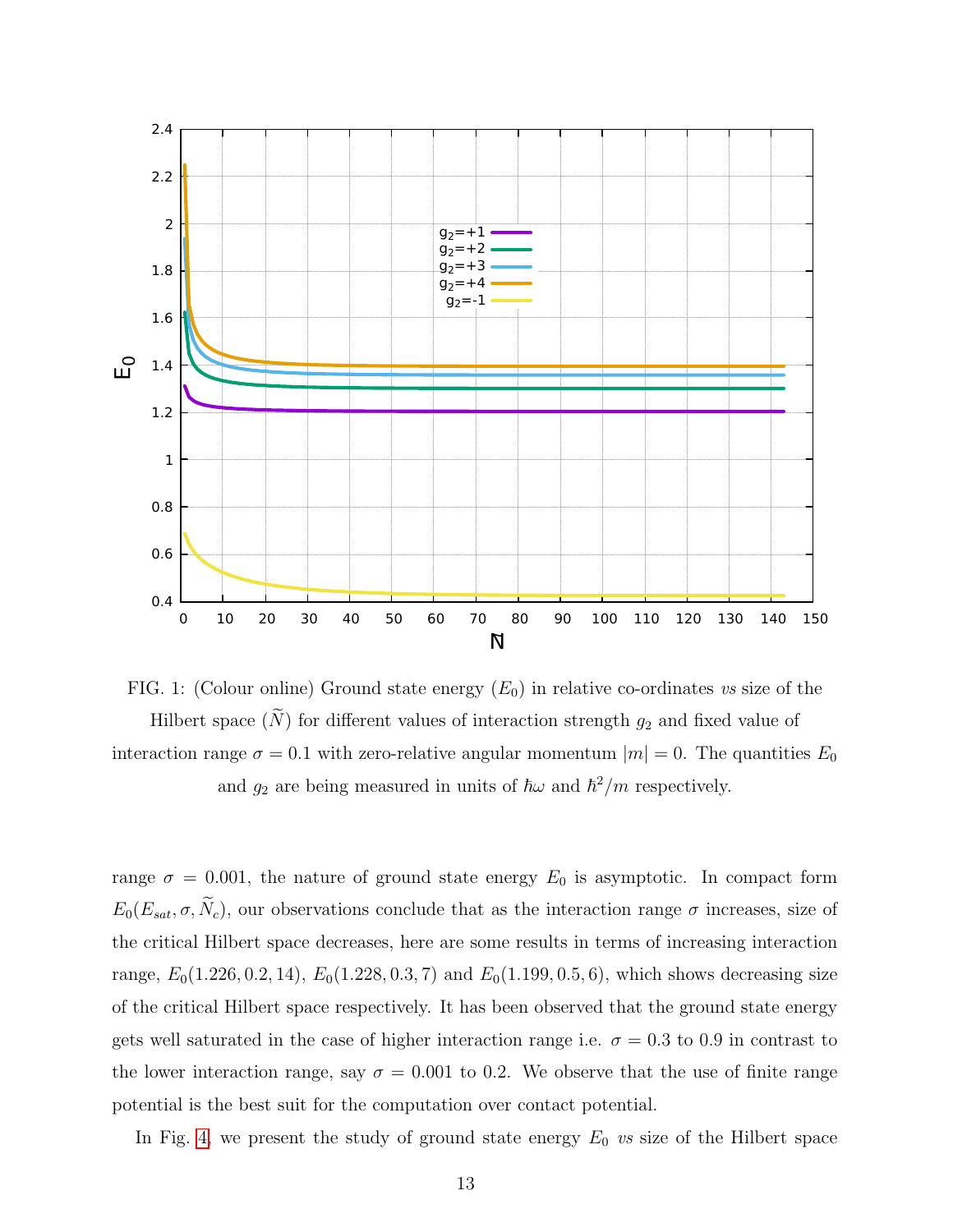<span id="page-13-0"></span>



 $\widetilde{N}$ , for a fixed value of interaction strength  $g_2 = +1$ , relative angular momentum  $|m| = 1$ and different values of interaction range  $\sigma$ . We observed that the ground state energy has increased with increase in the interaction range. When the ground state energy  $E_0$  is written as function of  $E_0(E_{sat}, \sigma, \tilde{N}_c)$ , with increasing interaction range  $\sigma$ ,  $E_0(2.0201, 0.2, 17)$  and  $E_0(2.6739, 0.5, 8)$ , size of critical Hilbert space decreases. We observed that for the interaction range  $\sigma = 0.0001$  and 0.1, the ground state energy is saturated. We also observed that for the interaction range  $\sigma = 0.2$  and beyond energy first decreases and then becomes constant. The Hilbert space saturation point is reached at relatively smaller system size,  $\widetilde{N} = 20$ . The study shows that ground state energy becomes independent of size of the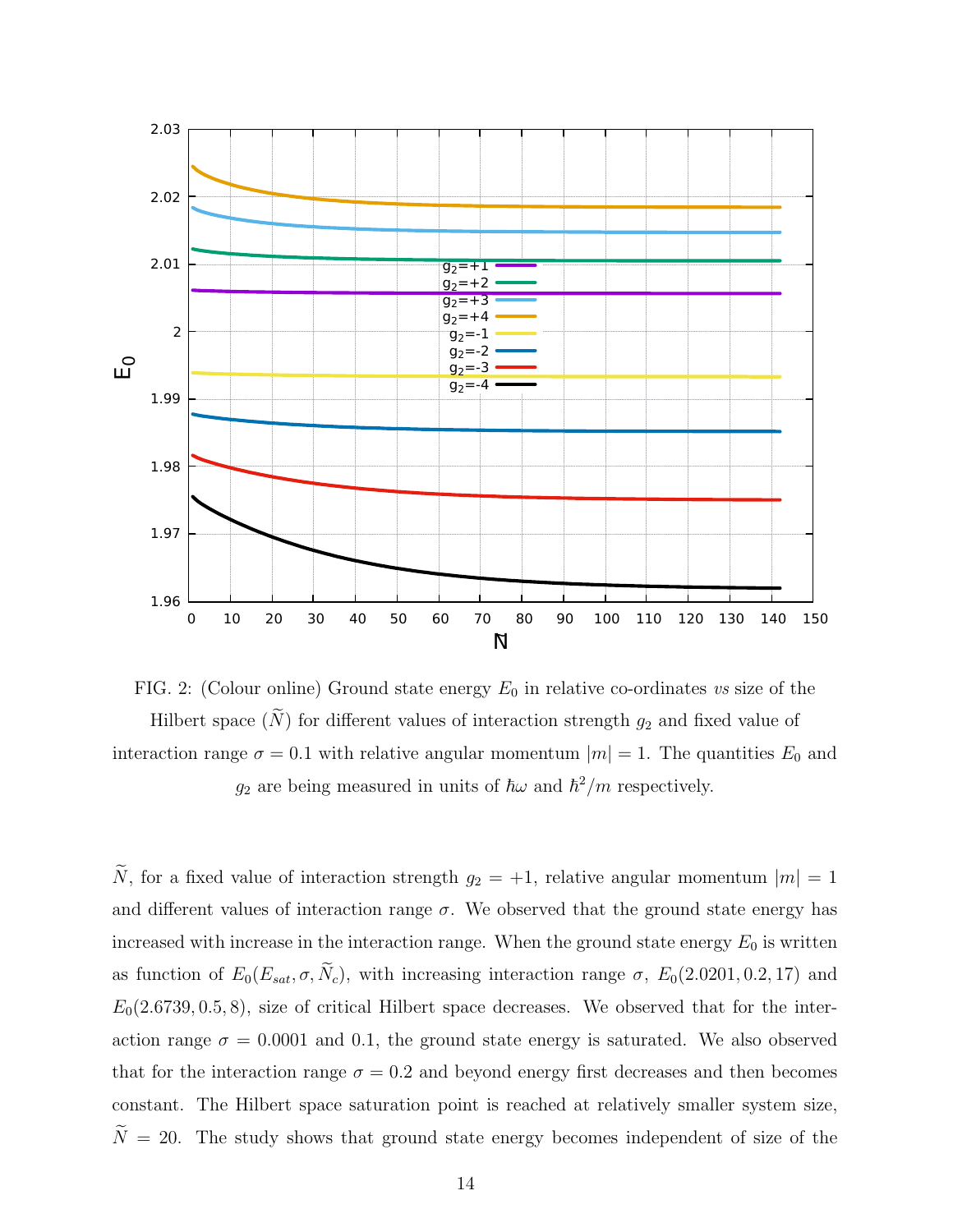<span id="page-14-0"></span>

FIG. 3: (Colour online) Ground state energy  $E_0$  in the relative co-ordinate vs size of the Hilbert space  $\widetilde{N}$  for different values of interaction range  $\sigma$  and a fixed value of interaction strength  $g_2 = +1$ , for relative angular momentum  $|m| = 0$ . The quantities  $E_0$  and  $\sigma$  are being measured in units of  $\hbar\omega$  and  $\sqrt{\frac{\hbar}{m}}$  $\frac{\hbar}{m\omega}$  respectively.

Hilbert space around  $\widetilde{N} = 20$  and hence the system does not require much basis state and computation becomes easier. In Fig. [5,](#page-16-0) we present the study of ground state energy  $E_0$  vs size of the Hilbert space  $\tilde{N}$ , for negative interaction strength  $g_2 = -1$  and relative angular momentum  $|m| = 0$ . We observed that the  $E_0$  increases with increase in the  $\sigma$ . The nature of slope for  $E_0$  is divergent for  $\sigma = 0.001$ , the saturation for  $\sigma = 0.001$  is asymptotic in nature. Writing  $E_0$  in as function of  $E_0(E_{sat}, \sigma, \tilde{N}_c)$ , for increasing interaction range  $\sigma$ ,  $E_0(0.42, 0.1, 73)$  and  $E_0(0.77, 0.5, 6)$ , we conclude that the size of critical Hilbert space  $N_c$ decreases. In the case of  $\sigma = 0.4, 0.5, 0.7$  and  $= 0.9$ , the deviation in  $E_0$  is constant.

In this Fig. [6,](#page-17-0) we present the study of ground energy  $E_0$  vs size of the Hilbert space  $\widetilde{N}$ ,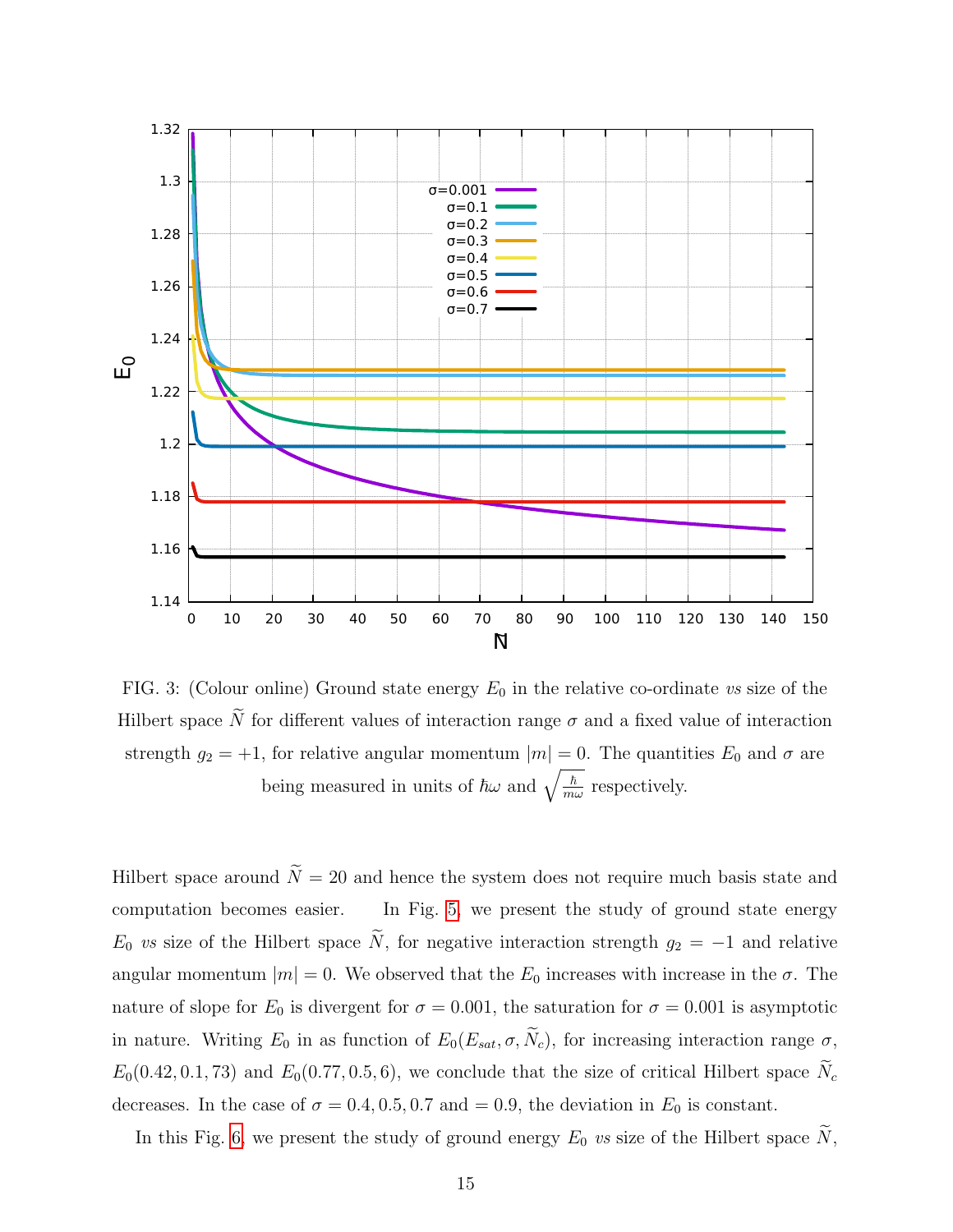<span id="page-15-0"></span>

FIG. 4: (Colour online) Ground state energy  $E_0$  in the relative co-ordinate vs size of the Hilbert space  $\widetilde{N}$  for different values of interaction range  $\sigma$  and a fixed value of interaction strength  $g_2 = +1$ , for realtive angular momentum  $|m| = 1$ . The quantities  $E_0$  and  $\sigma$  are being measured in units of  $\hbar\omega$  and  $\sqrt{\frac{\hbar}{m}}$  $\frac{\hbar}{m\omega}$  respectively.

for a fixed interaction strength parameter  $g_2 = -1$ , relative angular momentum  $|m| = 1$ and different interaction range  $\sigma$ . We have observed decrease in the ground state energy with increase in the interaction range  $\sigma$ .  $E_0$  in terms of increasing interaction range  $\sigma$ ,  $E_0(1.976, 0.2, 6)$   $E_0(1.956, 0.3, 3)$  indicates the decreasing size of critical Hilbert space,  $N_c$ .

In the Table [I,](#page-10-0) we summarise the value of saturated ground state energy  $E_{sat}$ , against the interaction range  $\sigma$  for which the critical Hilbert space  $\widetilde{N_c}$  is listed. We have observed that as interaction range increases the size of Hilbert space decreases for the given parameters.

In the Fig. [7,](#page-18-0) we present the study of energy spectrum  $E$ , in relative co-ordinates vs the interaction strength  $g_2$  for the relative angular momentum  $|m| = 0$  and 1. The first three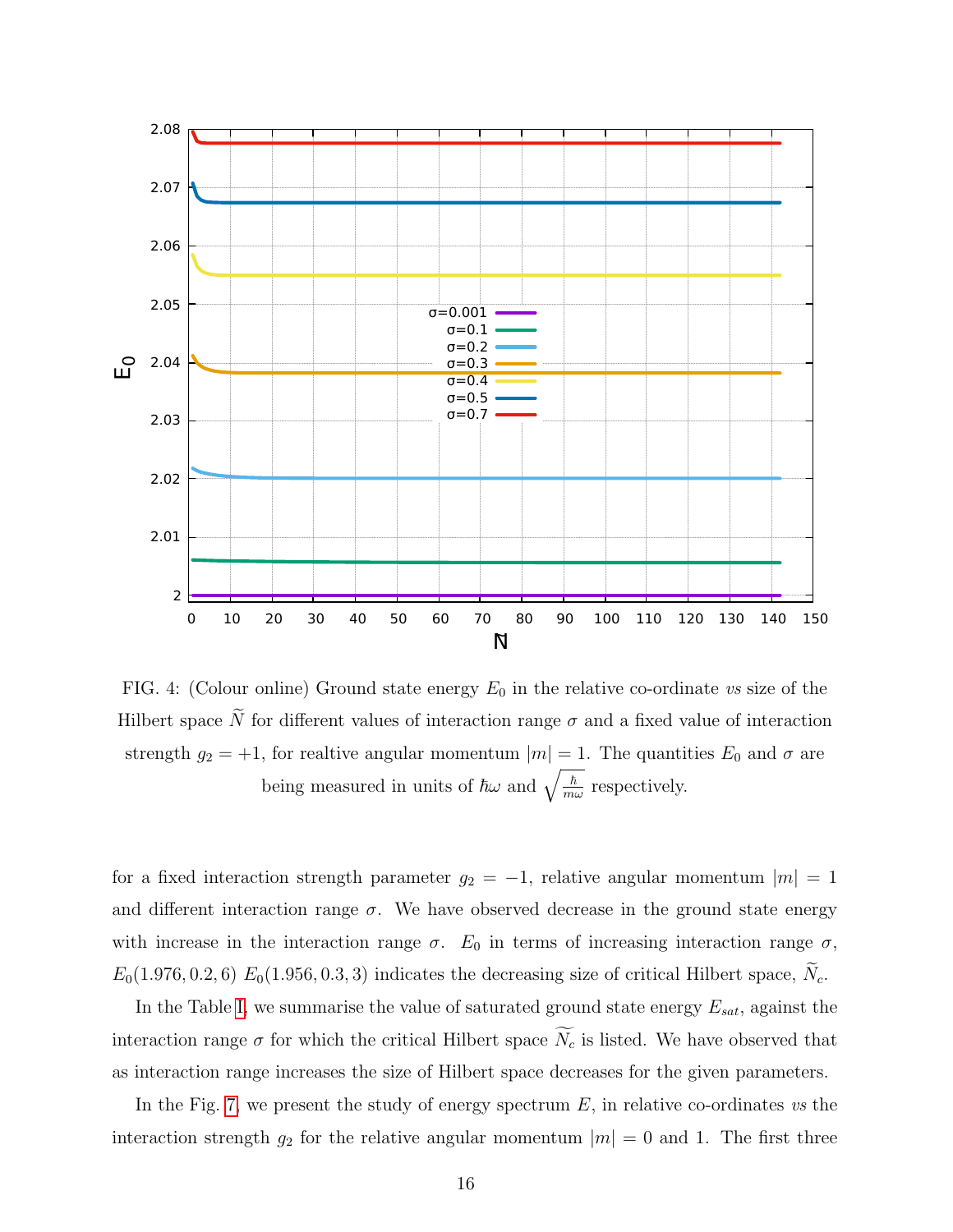<span id="page-16-0"></span>

FIG. 5: (Colour online) The ground state energy  $E_0$  in relative co-ordinates vs size of Hilbert space  $\widetilde{N}$  for the different values of interaction range  $\sigma$ , fixed attractive interaction strength  $g_2 = -1$  and relative angular momentum (|m| = 0). The quantities  $E_0$  and  $\sigma$  are being measured in units of  $\hbar\omega$  and  $\sqrt{\frac{\hbar}{m}}$  $\frac{\hbar}{m\omega}$  respectively.

energy in relative angular momentum  $m = 0$   $(m = 1)$ , such as  $(E_0, m = 0)$ ,  $(E_1, m = 0)$  and  $(E_2, m = 0) ((E_0, m = 1), (E_1, m = 1) \text{ and } (E_2, m = 1)) \text{ correspond to ground state energy,}$ first excited state energy and the second excited state energy respectively. The energy spectrum in the case of relative angular momentum  $|m| = 1$  has shown the non-dependence on the interaction strength parameter  $g_2$ . The ground state energy  $E_0$ , for relative angular momentum  $|m| = 0$ , in the attractive interaction range  $g_2 < 0$ , becomes negative and even diverged to  $-\infty$ , leaving the system un-physical, that is why we argued that the system is no more physical beyond the interaction strength  $g < -1$  and for  $g_2 > 0$  becomes degenerate over the range. At zero interaction strength, the energy difference between the consecutive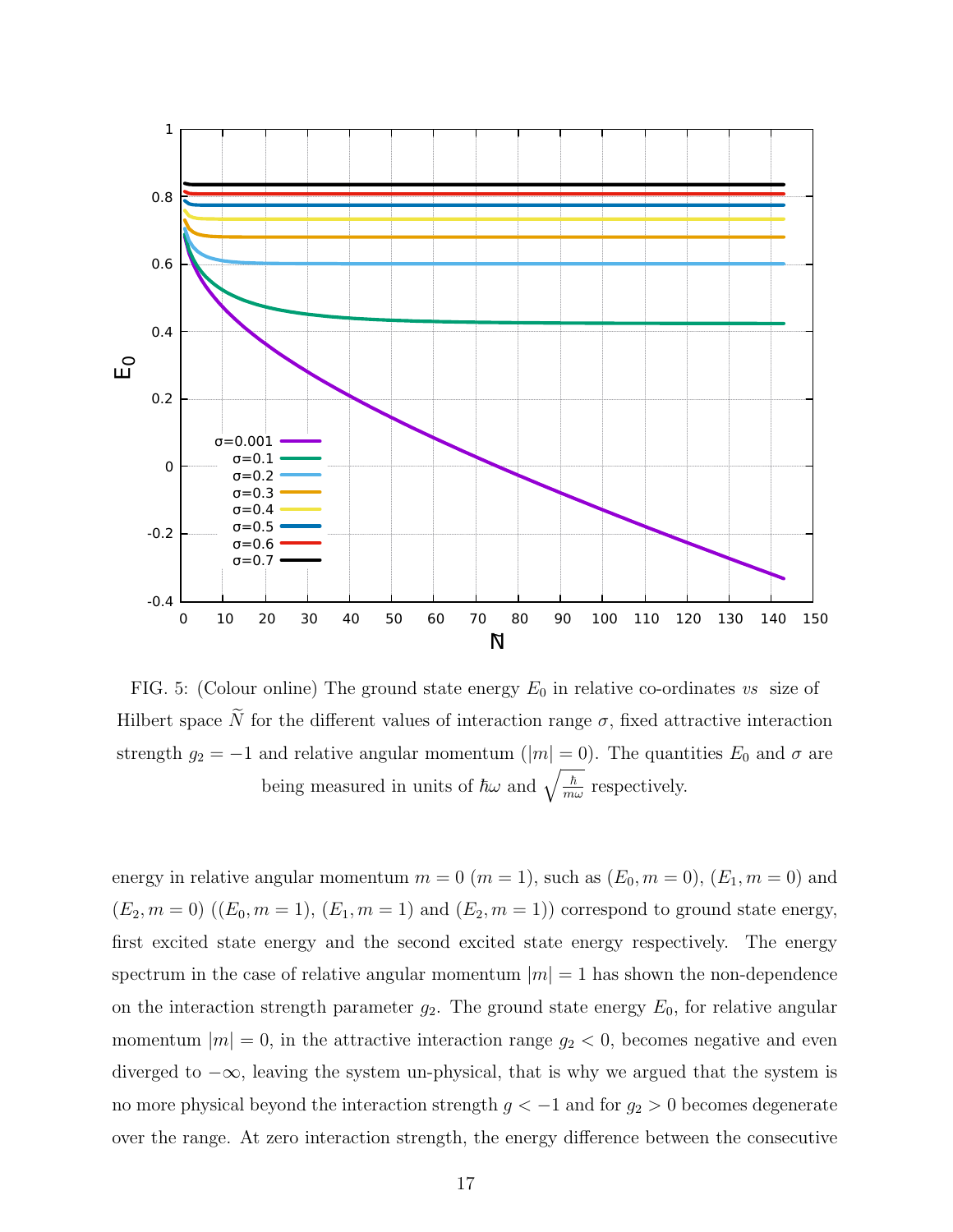<span id="page-17-0"></span>

FIG. 6: (Colour online) Ground state energy  $E_0$  in the relative co-ordinate vs size of the Hilbert space  $\widetilde{N}$  for different values of interaction range  $\sigma$  and a fixed value of interaction strength  $g_2 = -1$ , for relative angular momentum  $|m| = 1$ . The quantities  $E_0$  and  $\sigma$  are being measured in units of  $\hbar\omega$  and  $\sqrt{\frac{\hbar}{m}}$  $\frac{\hbar}{m\omega}$  respectively.

energy levels i.e.  $E_1 - E_0 = E_2 - E_1 = 2\hbar\omega_{\perp}$  for both zero and non-zero relative angular momentum  $|m|$ , further, we recover the non-interacting energy  $E(n_r, |m|) = (2n_r + |m| + 1)\hbar\omega$ .

In Fig. [8,](#page-19-0) we plot the average interaction potential  $\langle V \rangle$  vs interaction strength  $g_2$ , for relative angular momentum  $|m| = 0$  and interaction range  $\sigma = 0.1$ . We observed the similar trends to the [7](#page-18-0) but not the same in the sense of energy gap. The  $V_0 > V_1 >$  and  $V_2 >$ are the ground, first and the second excited state energy respectively, in the range,  $g_2 < 0$ the ground state interaction energy,  $\langle V_0 \rangle$  is diverged to the infinity similar to  $E_0$ , rest of two energy has overlap in entire region. For  $g_2 > 0$  the all three energy has constant value.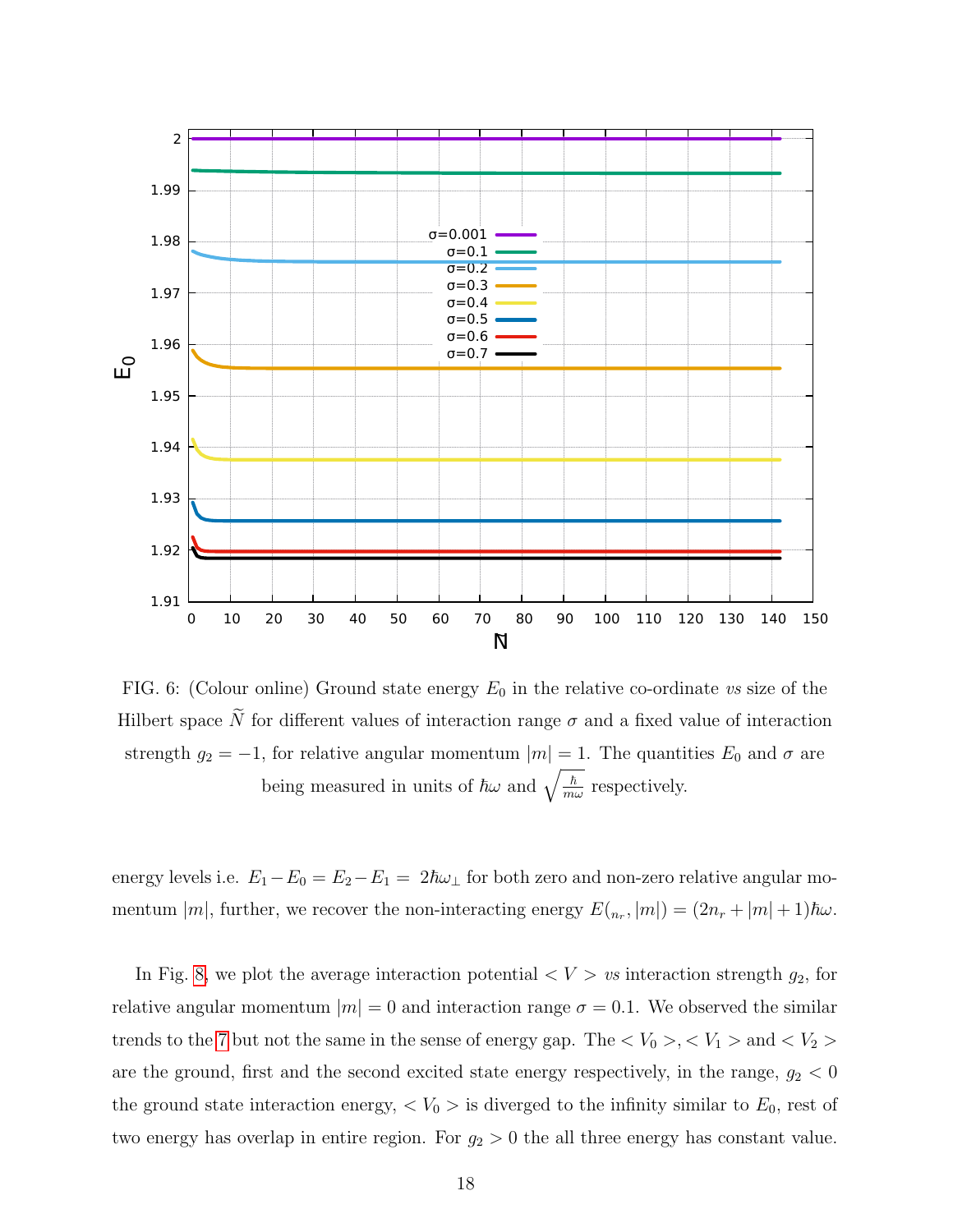<span id="page-18-0"></span>

FIG. 7: (Colour online) Energy E in relative co-ordinates vs interaction strength  $g_2$ , for relative angular momentum  $|m| = 0$ , and 1, the interaction range  $\sigma = 0.1$  is plotted to study the energy-spectrum. Energy ang  $g_2$  are units of  $\hbar\omega$  and  $\hbar^2/m$  respectively.

It is evident that the total energy  $E_0$  has large contribution from  $\langle KE \rangle + \langle PE \rangle$ as well. We have also observed that average interaction energy  $\langle V_0 \rangle$  increases with the increases in interaction strength for  $g_2 < 0$  and becomes saturated for  $g_2 > 0$ , on the other hand  $V_1$  and  $V_2$  first decreases then increases and then becomes constant for  $g_2 > 0$ . We also observed that at  $g_2 = 0$ , contribution is zero, means  $E_0 = \langle KE \rangle + \langle PE \rangle$  only has non-zero contribution. For  $g_2 < -1$  the  $V_0 >$  shows some un-physical trend. The ground energy  $V_0$  has very similar trend of the ground energy  $E_0$  in Fig. [7.](#page-18-0)

In Fig. [9,](#page-20-0) we plot the average interaction potential  $\langle V \rangle$  vs interaction strength  $g_2$  for relative angular momentum  $|m| = 1$  and interaction range  $\sigma = 0.1$ . The  $\langle V_0 \rangle, \langle V_1 \rangle$ and  $\langle V_2 \rangle$  are the ground, first and the second excited state energy respectively. We have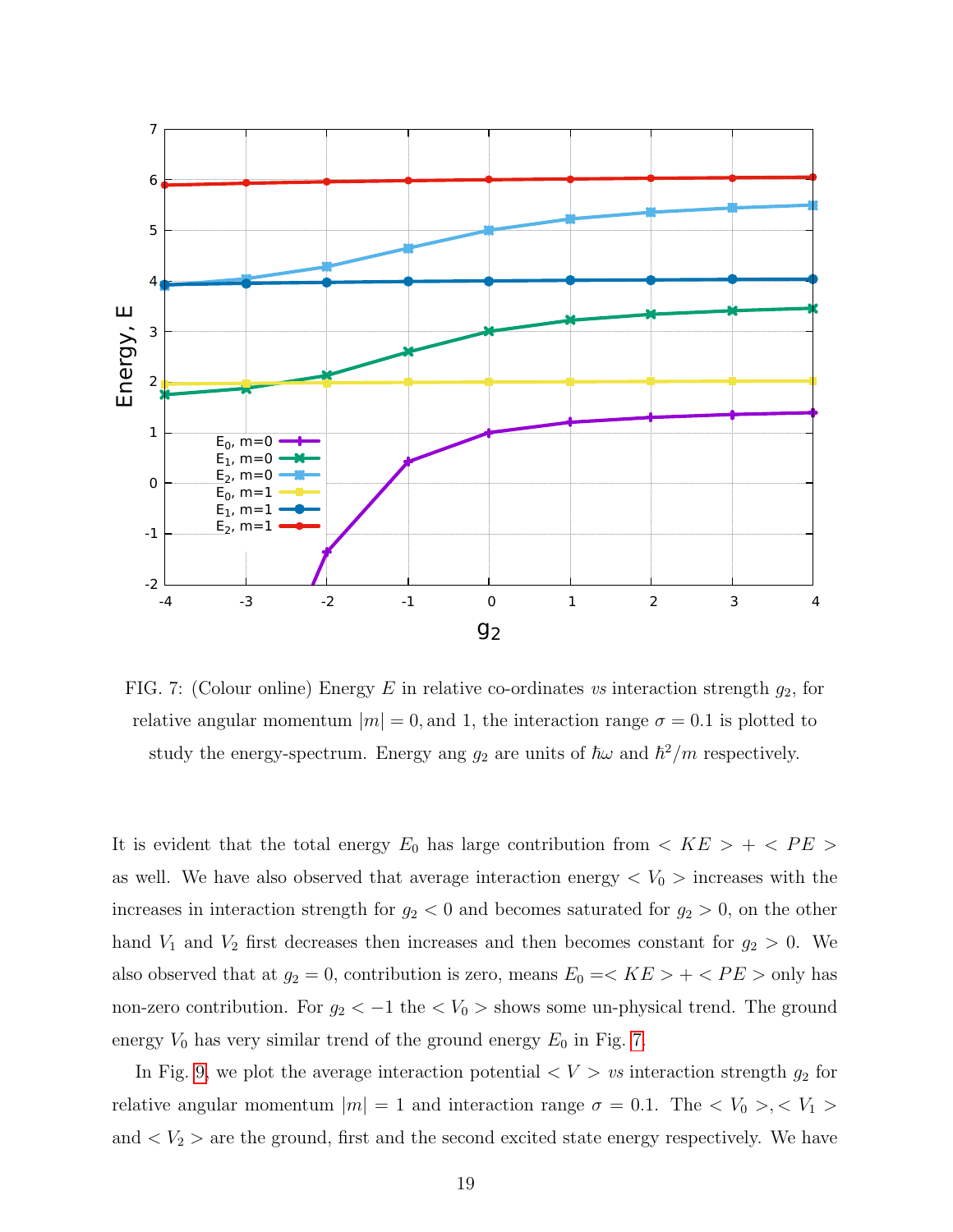<span id="page-19-0"></span>

FIG. 8: (Colour online) The average interaction energy  $\langle V \rangle$  against interaction strength  $g_2$ , relative angular momentum  $(|m| = 0)$  for the fixed interaction range  $\sigma$  is plotted to study the energy spectrum. The quantities  $\langle V_0 \rangle, \langle V_1 \rangle, \langle V_2 \rangle$  are being measured in units of  $\hbar \omega$  and  $\sigma$  is being measured in  $\sqrt{\frac{\hbar}{m}}$  $\frac{\hbar}{m\omega}$  respectively.

observed that average interaction energy increases with the increases of interaction strength. We also observed that at  $g_2 = 0$ , contribution is zero, means  $E_0 = \langle KE \rangle + \langle PE \rangle$  only has non-zero contribution.

In Fig. [10,](#page-21-0) we plot ground state energy  $E_0$ , average interaction energy, kinetic energy and potential energy vs interaction strength  $g_2$  for relative angular momentum  $|m| = 0$ . In the interaction regime, we can not ignore in contribution of kinetic energy even for larger N, since it determines the structure of vortex core for larger N, in our case we observed that the contribution is dominant. In particular, the balance between the kinetic and the interaction energy fixes a typical distance over which the condensate wave function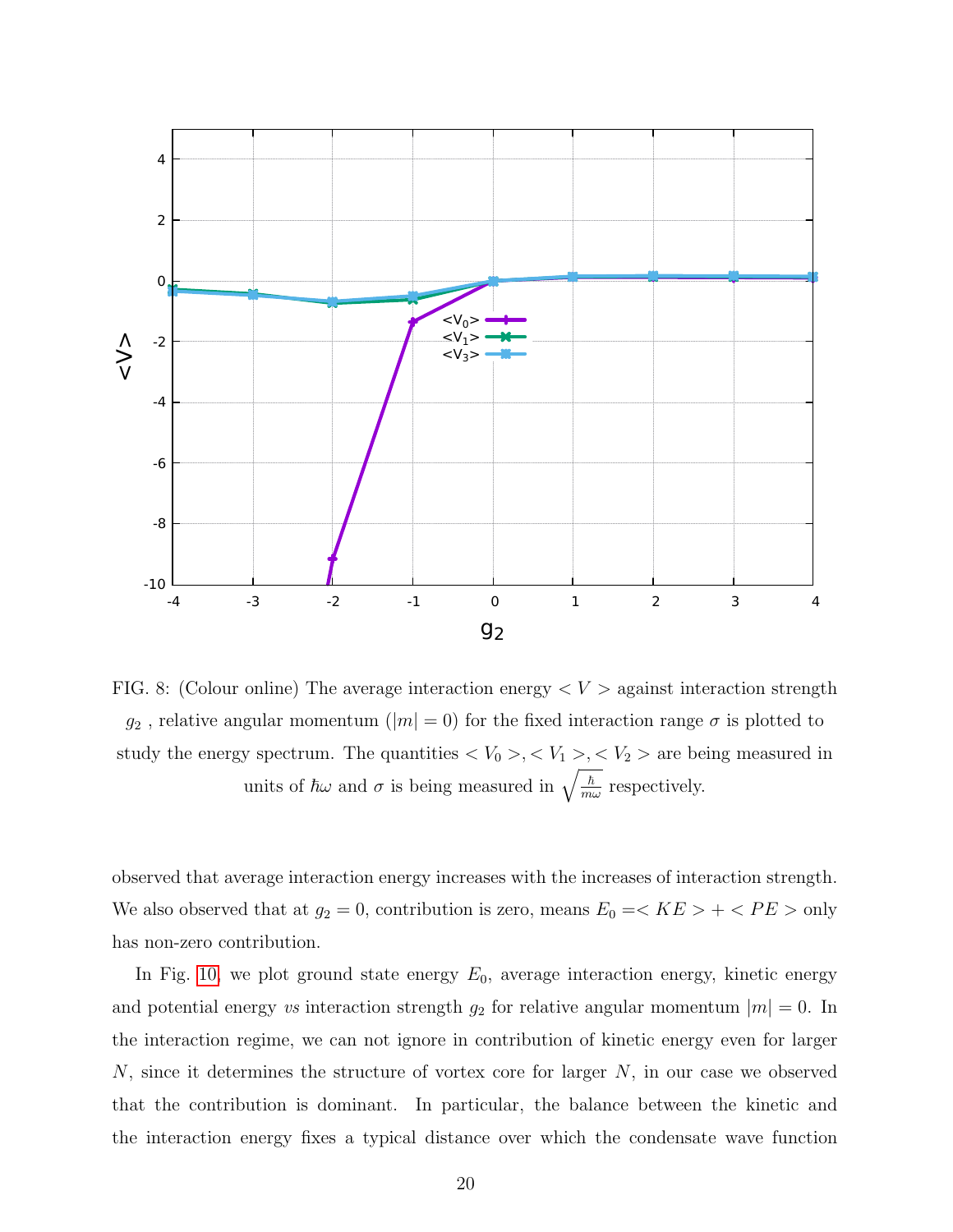<span id="page-20-0"></span>

FIG. 9: (Colour online) The average interaction energy  $\langle V \rangle$  against interaction strength g<sub>2</sub>, relative angular momentum ( $|m| = 1$ ) for the fixed interaction range  $\sigma$  is plotted to study the energy spectrum. The quantities  $\langle V_0 \rangle, \langle V_1 \rangle, \langle V_2 \rangle$  are being measured in units of  $\hbar \omega$  and  $\sigma$  is being measured in  $\sqrt{\frac{\hbar}{m}}$  $\frac{\hbar}{m\omega}$  respectively.

can heal [? ]. Potential energy has the almost similar trend to the  $E_0$ . At  $g_2 = 0$ , the  $E_0-$  <  $KE \ge E_0-$  <  $PE \ge 1\hbar\omega$  and  $E_0-$  <  $V \ge 2\hbar\omega$ . We also observed that the  $\langle V \rangle$  starts decreasing as the  $\langle KE \rangle$  started increasing for large value of  $g_2$ . Sum of all three energies, i.e.  $E_0 = \langle V \rangle + \langle KE \rangle + \langle PE \rangle$  contribution equals to the  $E_0$ irrespective of  $g_2$  and  $\sigma$ .

In Fig. [11,](#page-22-0) we plot ground state energy  $E_0$ , average interaction energy, kinetic energy and potential energy  $vs$  interaction strength  $g_2$  for non zero relative angular momentum  $m = 1$ . We have observed that the contribution of  $\langle KE \rangle \geq \langle PE \rangle$ , coinsider at  $g_2 = 0$ , but at the interactive interaction strength parameter  $g_2 = -4$  the  $\lt$  KE > >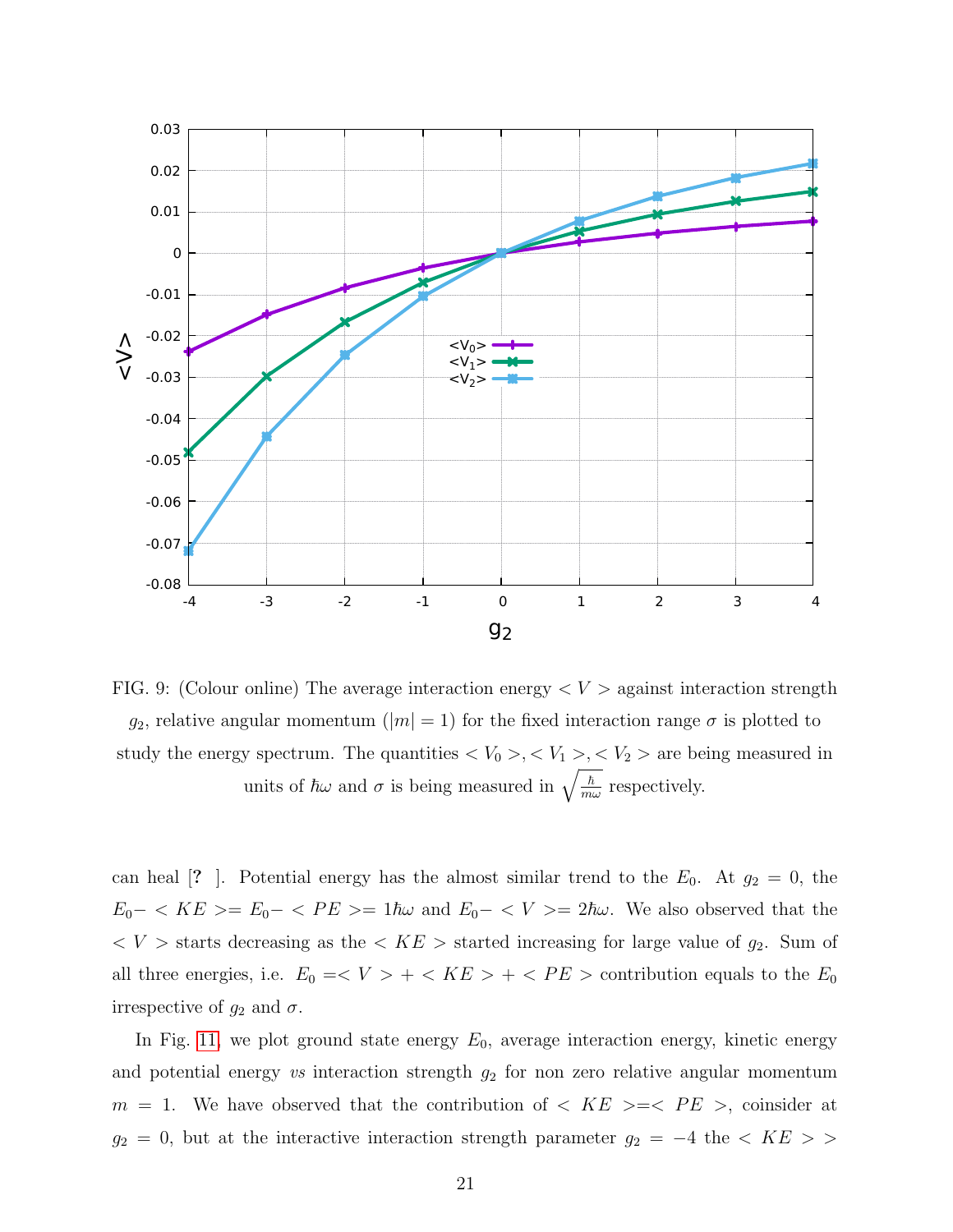<span id="page-21-0"></span>

FIG. 10: (Colour online) Ground state energy  $E_0$  average interaction, kinetic and potential energy vs interaction parameter  $g_2$ , for relative angular momentum  $|m| = 0$ , is plotted to study the spectrum of energy, for active Hilbert space  $\widetilde{N}_c = n_r = 80$ . The quantities  $E_0, \langle V \rangle, \langle KE \rangle, \langle PE \rangle$  are being measured in units of  $\hbar \omega$  and  $\sigma$  is being measured in  $\sqrt{\frac{\hbar}{m}}$  $\frac{\hbar}{m\omega}$  respectively.

 $\langle PE \rangle$  and opposite for repulsive  $g_2 = +4$ ,  $\langle KE \rangle < \langle PE \rangle$ . At  $g_2 = 0$ , the  $E_0 - \langle KE \rangle = E_0 - \langle PE \rangle = 1\hbar\omega$  and  $E_0 - \langle V \rangle = 2\hbar\omega$ . Sum of all three energies, i.e.  $\langle V \rangle + \langle KE \rangle + \langle PE \rangle$  contribution equals to the  $E_0$  for all  $g_2$ .

In Fig. [13,](#page-24-0) we plot ground state  $E_0$ , average interaction  $\lt V >$ , kinetic energy  $\lt KE >$ and potential energy  $\langle PE \rangle$  vs interaction range  $\sigma$  for interaction strength  $g_2 = -1$  and relative angular momentum  $m = 0$ . We have observed that the ground state energy  $E_0$ increases continuously and the same trend has been followed by the  $\langle V \rangle$ . The  $\langle KE \rangle$  is decreasing and gets saturated with system size. We observed that at  $\sigma = 0.4, E_0 = < KE>$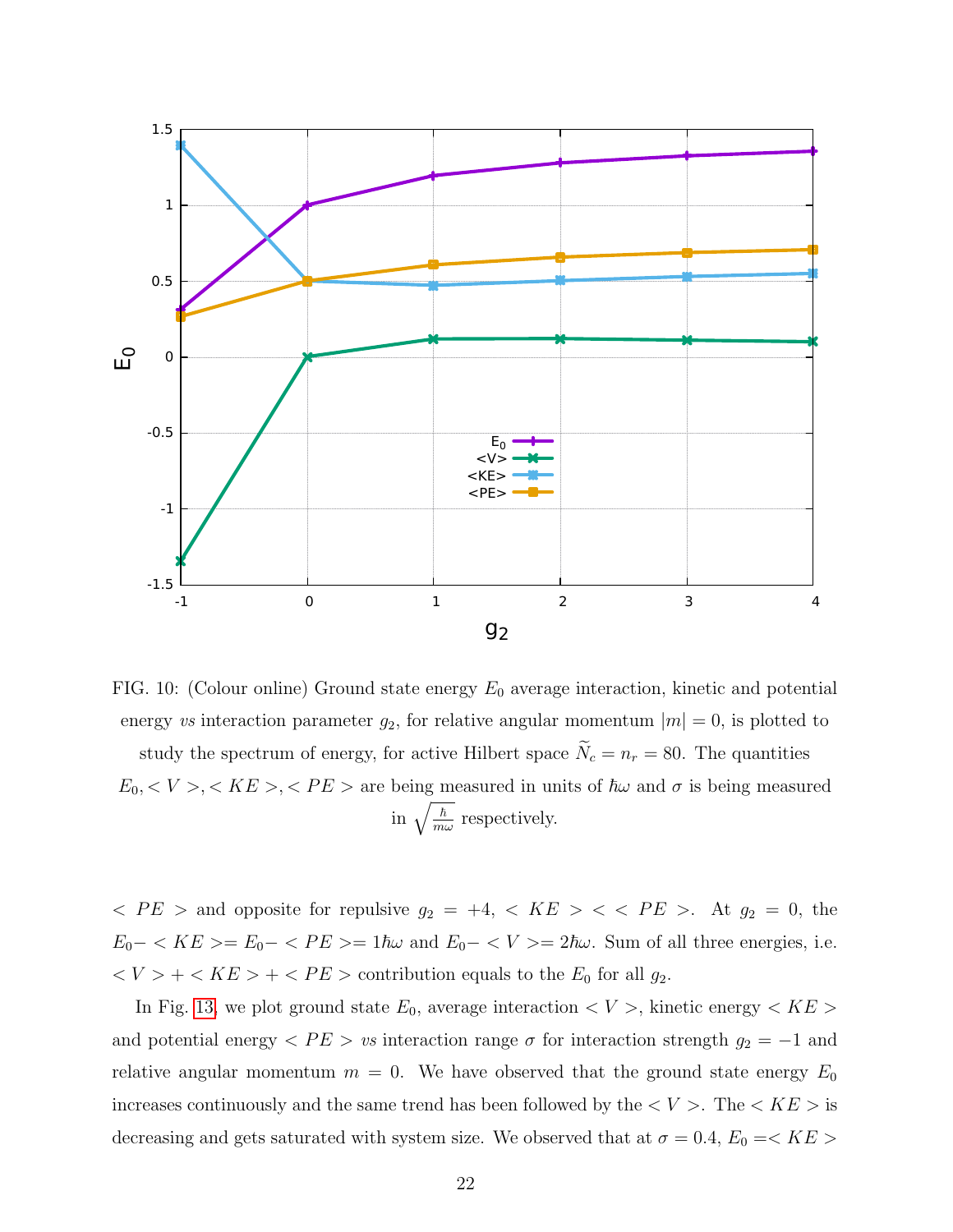<span id="page-22-0"></span>

FIG. 11: (Colour online) Ground state energy  $E_0$  average interaction, kinetic and potential energy vs interaction parameter  $g_2$ , for relative angular momentum  $|m|=1$ , is plotted to study the spectrum of energy, for active Hilbert space  $N_c = n_r = 80$ . The quantities  $E_0, \langle V \rangle, \langle KE \rangle, \langle PE \rangle$  are being measured in units of  $\hbar \omega$  and  $\sigma$  is being measured in  $\sqrt{\frac{\hbar}{m}}$  $\frac{\hbar}{m\omega}$  respectively.

In Fig. [12,](#page-23-0) we plot ground state energy  $E_0$ , average interaction, kinetic energy and potential energy vs interaction range  $\sigma$ , for interaction strength  $g_2 = +1$  and relative angular momentum  $m = 0$ . For  $E_0$ , we have observed that the ground state energy, first increases and attains a peak at  $\sigma = 0.4$  and then starts decreasing for the system size.  $\langle V \rangle$  and  $\langle PE \rangle$  follow the same trend as of  $E_0$  on contrast the  $\langle KE \rangle$ , first decreases attains a minimum at  $\sigma = 0.4$  and then increases with system size. Sum of all three energies, i.e.  $< V > + < K E > + < P E >$ contribution equals to the  $E_0$  for all  $\sigma$ .

and the rest net contributation from  $\langle PE \rangle$  and  $\langle V \rangle$  is 0. Sum of all three energies,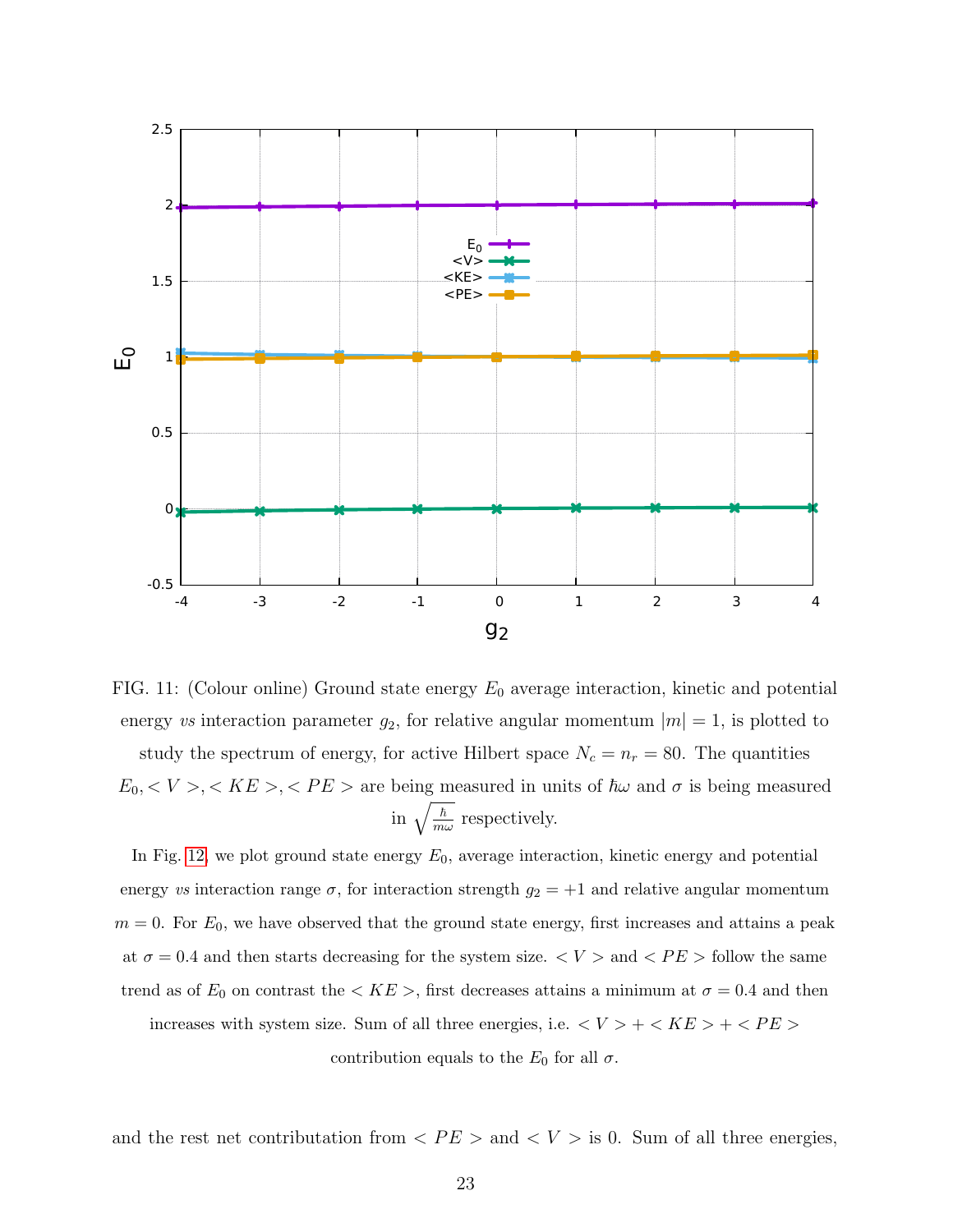<span id="page-23-0"></span>

FIG. 12: (Colour online) Ground state energy  $E_0$ , average interaction, kinetic and potential, and trap potential energy vs interaction range  $\sigma$  for relative angular momentum  $|m| = 0$ , and interaction  $g_2 = +1$  is plotted to study the spectrum of energy, for active Hilbert space  $N_c = n_r = 80$ . The quantities  $E_0, \langle V \rangle, \langle KE \rangle, \langle PE \rangle$  are being measured in units of  $\hbar\omega$  and  $\sigma$  is being measured in  $\sqrt{\frac{\hbar}{m}}$  $\frac{\hbar}{m\omega}$  respectively.

i.e.  $\langle V \rangle + \langle KE \rangle + \langle PE \rangle$  contribution equals to the  $E_0$  for all  $\sigma$ .

In Fig. [14,](#page-25-0) we plot ground state  $E_0$ , average interacation  $\lt V >$ , kinetic energy  $\lt KE >$ and potential energy  $\langle PE \rangle$  vs interaction range  $\sigma$  for interaction strength  $g_2 = -1$  and relative angular momentum  $m = 1$ . We have observed that the  $E_0, \langle V \rangle$  and  $\langle PE \rangle$  have been continously increasing with system size in contrast with  $\langle KE \rangle$ , which is continously decreasing. Sum of all three energies, i.e.  $\langle V \rangle + \langle KE \rangle + \langle PE \rangle$  contributation equals to the  $E_0$  for all  $\sigma$ .

In Fig. [15,](#page-26-1) we plot ground state  $E_0$ , average interacation energy  $\langle V \rangle$ , kinetic energy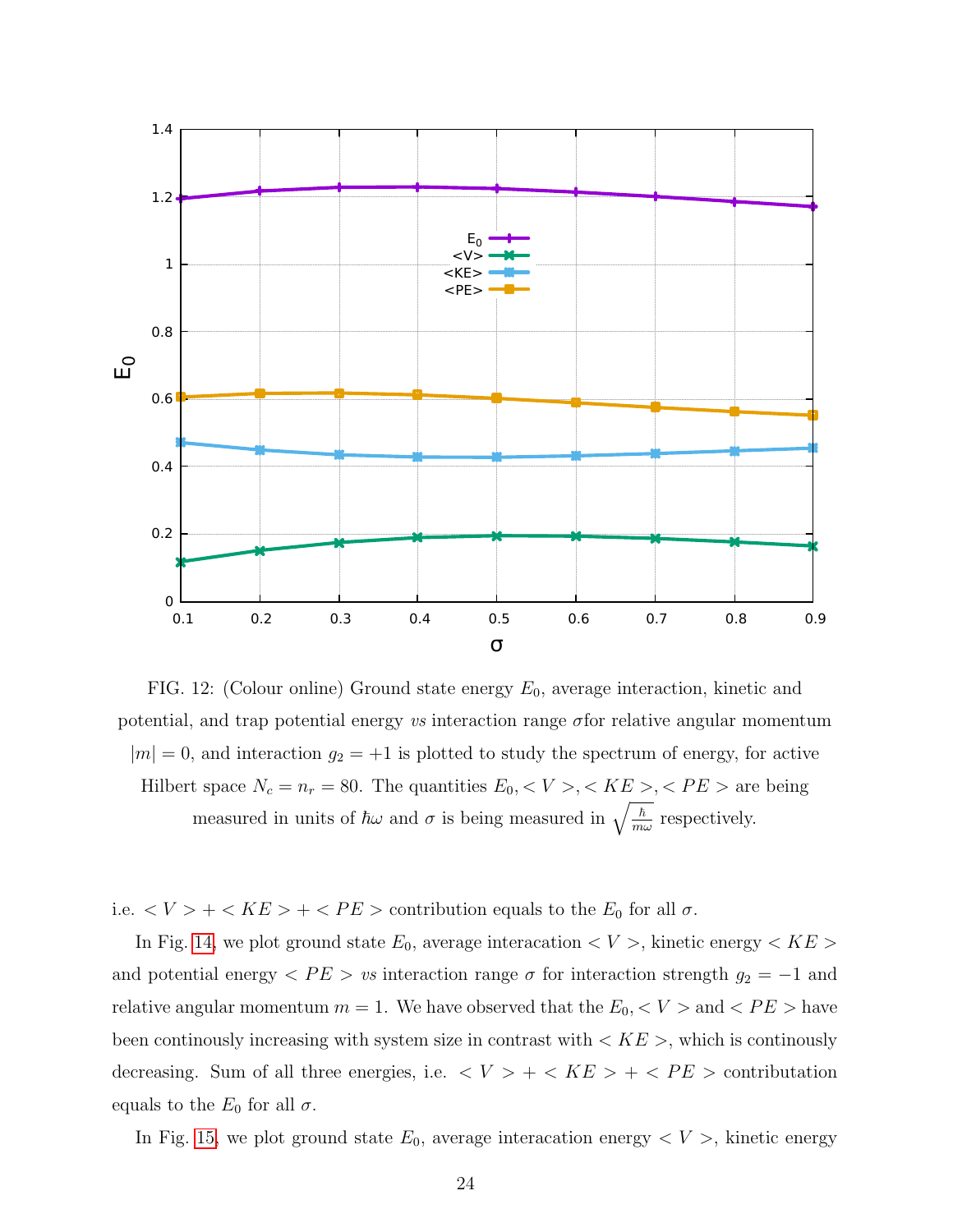<span id="page-24-0"></span>

FIG. 13: (Colour online) Ground state energy  $E_0$ , average interaction, kinetic and potential, and trap potential energy vs interaction range  $\sigma$  for relative angular momentum  $|m| = 0$ , and interaction  $g_2 = -1$  is plotted to study the spectrum of energy, for active Hilbert space  $N_c = n_r = 80$ . The quantities  $E_0, \langle V \rangle, \langle KE \rangle, \langle PE \rangle$  are being measured in units of  $\hbar\omega$  and  $\sigma$  is being measured in  $\sqrt{\frac{\hbar}{m}}$  $\frac{\hbar}{m\omega}$  respectively.

 $\langle KE \rangle$  and potential energy  $\langle PE \rangle$  vs interaction range  $\sigma$  for interaction strength  $g_2 = -1$  and relative angular momentum  $m = 1$ . We have observed that the  $E_0, \langle V \rangle$ and  $\langle PE \rangle$  are continously decreasing continously decreasing in contrast to the  $\langle KE \rangle$ . Sum of all three energies, i.e.  $\langle V \rangle + \langle KE \rangle + \langle PE \rangle$  contributation equals to the  $E_0$  for all  $\sigma$ .

In the Fig. [16,](#page-27-0) we study the ground state energy  $E_0$  vs the interaction strength parameter  $g_2$ , for relative angular momentum |m| and the ratio of frequencies  $\Omega/\omega = 0.1$  for the different values of interaction range  $\sigma$ . For relative angular momentum  $|m| = 0$ , the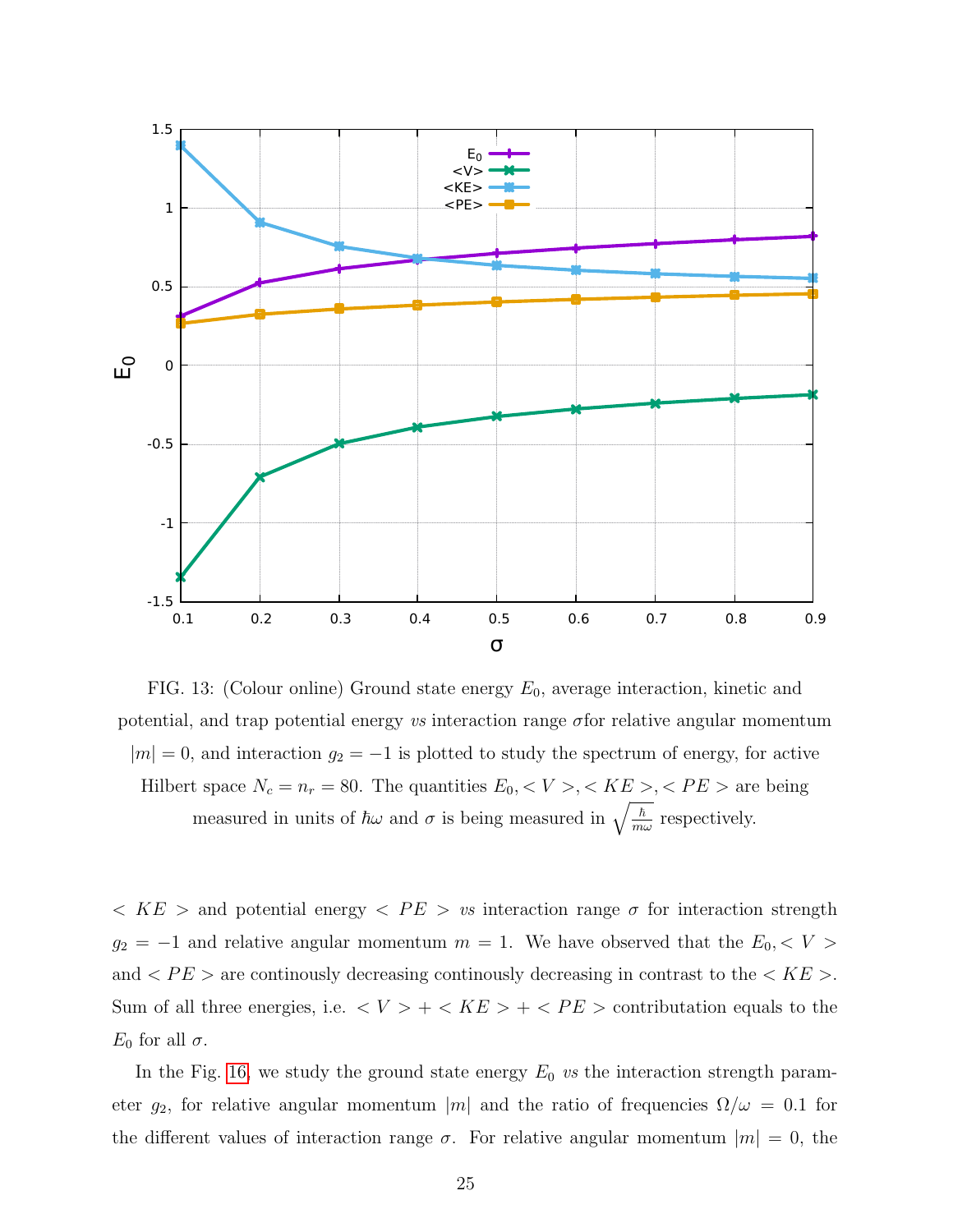<span id="page-25-0"></span>

FIG. 14: (Colour online) Ground state energy  $E_0$ , average interaction, kinetic and potential, and trap potential energy vs interaction range  $\sigma$  for relative angular momentum  $|m| = 1$ , and interaction  $g_2 = +1$  is plotted to study the spectrum of energy, for active Hilbert space  $N_c = n_r = 80$ . The quantities  $E_0, \langle V \rangle, \langle KE \rangle, \langle PE \rangle$  are being measured in units of  $\hbar\omega$  and  $\sigma$  is being measured in  $\sqrt{\frac{\hbar}{m}}$  $\frac{\hbar}{m\omega}$  respectively.

energy spectrum is slightly increasing with decreasing slope while for the relative angular momentum  $|m| = 1$  has the constant growth with constant slope. The energy increases with the increase in interaction range. There is an upward shift in energy with the increase in the relative angular momentum  $|m|$  from 0 to 1. There is an increase in energy gap with the increase in interaction strength.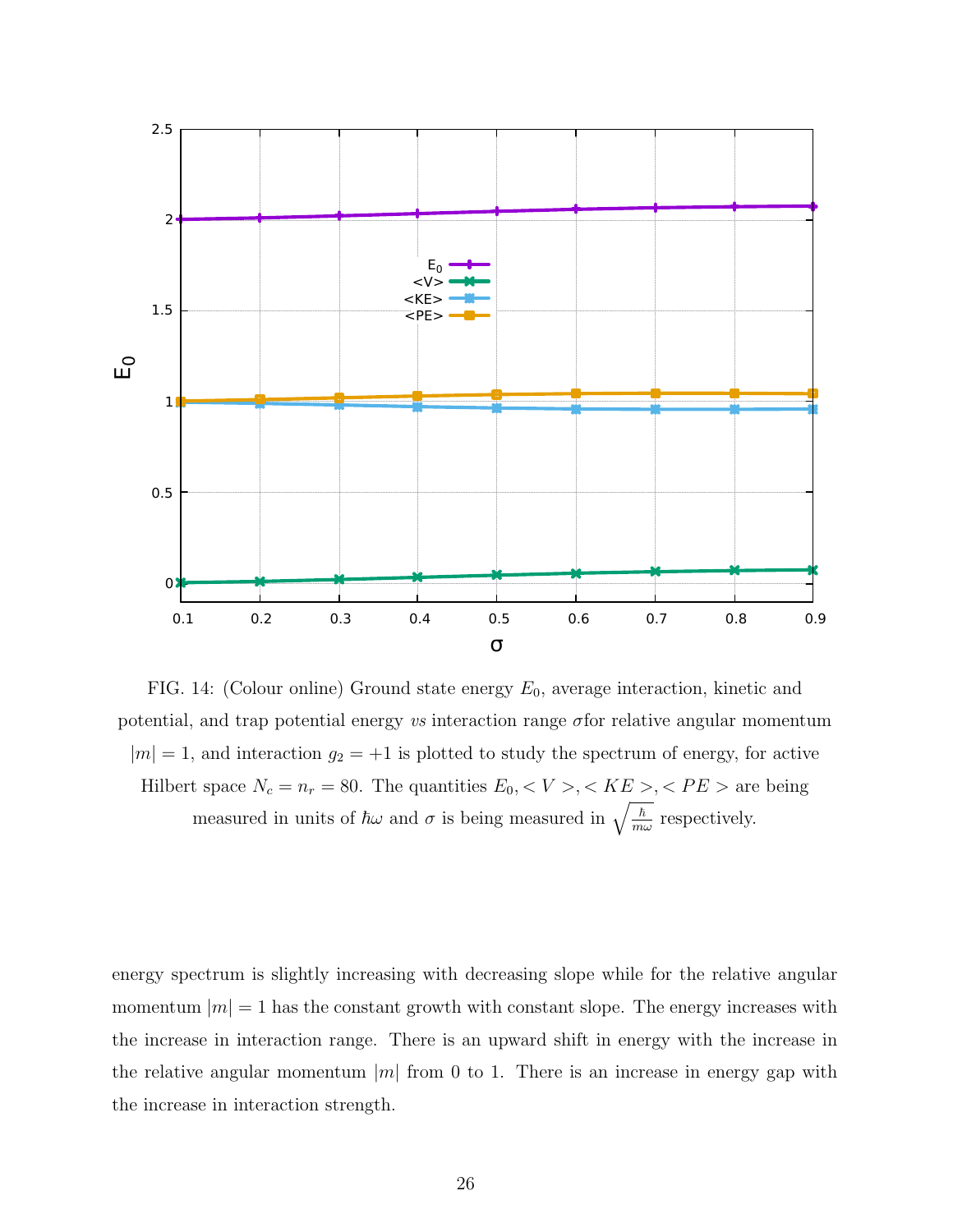<span id="page-26-1"></span>

FIG. 15: (Colour online) Ground state energy  $E_0$ , average interaction, kinetic and potential, and trap potential energy vs interaction range  $\sigma$  for relative angular momentum  $|m| = 1$ , and interaction  $g_2 = -1$  is plotted to study the spectrum of energy, for active Hilbert space  $N_c = n_r = 80$ . The quantities  $E_0, \langle V \rangle, \langle KE \rangle, \langle PE \rangle$  are being measured in units of  $\hbar\omega$  and  $\sigma$  is being measured in  $\sqrt{\frac{\hbar}{m}}$  $\frac{\hbar}{m\omega}$  respectively.

## <span id="page-26-0"></span>VI. SUMMARY AND CONCLUSION

For the given systems of two-spin-0 bosons trapped in quasi 2–D harmonic trap in  $x - y$ symmetrical plane interacting via a finite range Gaussian potential. We analysed the ground state energy-spectrum in the subspace of single particle angular  $m$ . Allowing single particles angular momentum to takes both positive and negative values in single particle wave-function Eq. [\(A2\)](#page-28-1). We have noted the energy spectrum for the both sign of  $|m| = 0$  and 1. We have explored the finite range interaction range  $\sigma$  and the interaction strength  $g_2$ . In the energyspectrum study, the role of negative interaction strength has been extensively explored and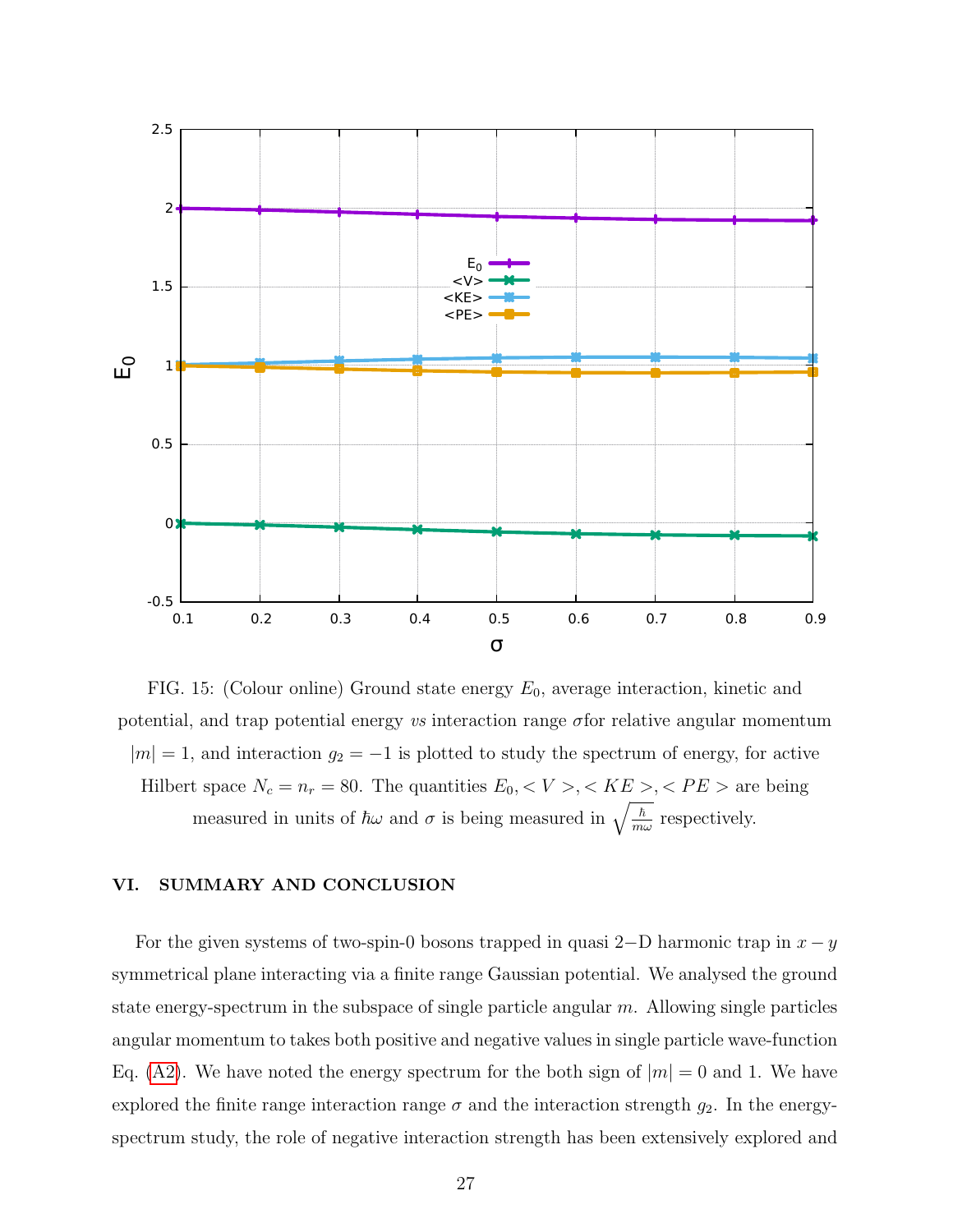<span id="page-27-0"></span>

FIG. 16: (Color online)Ground state energy  $E_0$  in rotating  $|m|=1$  and non-rotating  $|m| = 0$  as a function of interaction  $g_2$  and for the range  $\sigma = 0.1, 0.2, 0.3, 0.4$  and 0.5 is plotted to study the energy spectrum. The quantities  $E_0$  and  $g_2$  are being measured in units of  $\hbar\omega$ .

made a point that in the  $m = 0$  single particle angular momentum state, the energy spectrum  $\epsilon_{n_r} = 2n_r + |m| + 1 + g_2 V(r)$  $\overline{q}$ g  $-m\Omega/\omega_{\perp}$ , that for non-rotating case, we terminate our study at  $g < -1$  because, since, energy in the units of  $1\hbar\omega$  is the zero-point energy of a system of two spin-0 bosons in relative co-ordinates. For  $g \leq -1\hbar\omega$ , the system forms a bound state with energy  $< 0$ . At strength  $g_2 < -1$  turns the system into a lump which becomes independent of the quantum statistics and hence no further interaction will make any physical meaning, therefore we terminate our study at strength  $g = -1$ . In rotating case  $m = 1$  has freedom in the sense that the strength  $g = -(1 + |m| - m\Omega/\omega_{\perp})$  can have different values because there is no violation of quantum statistics. We have studied the total ground state energy in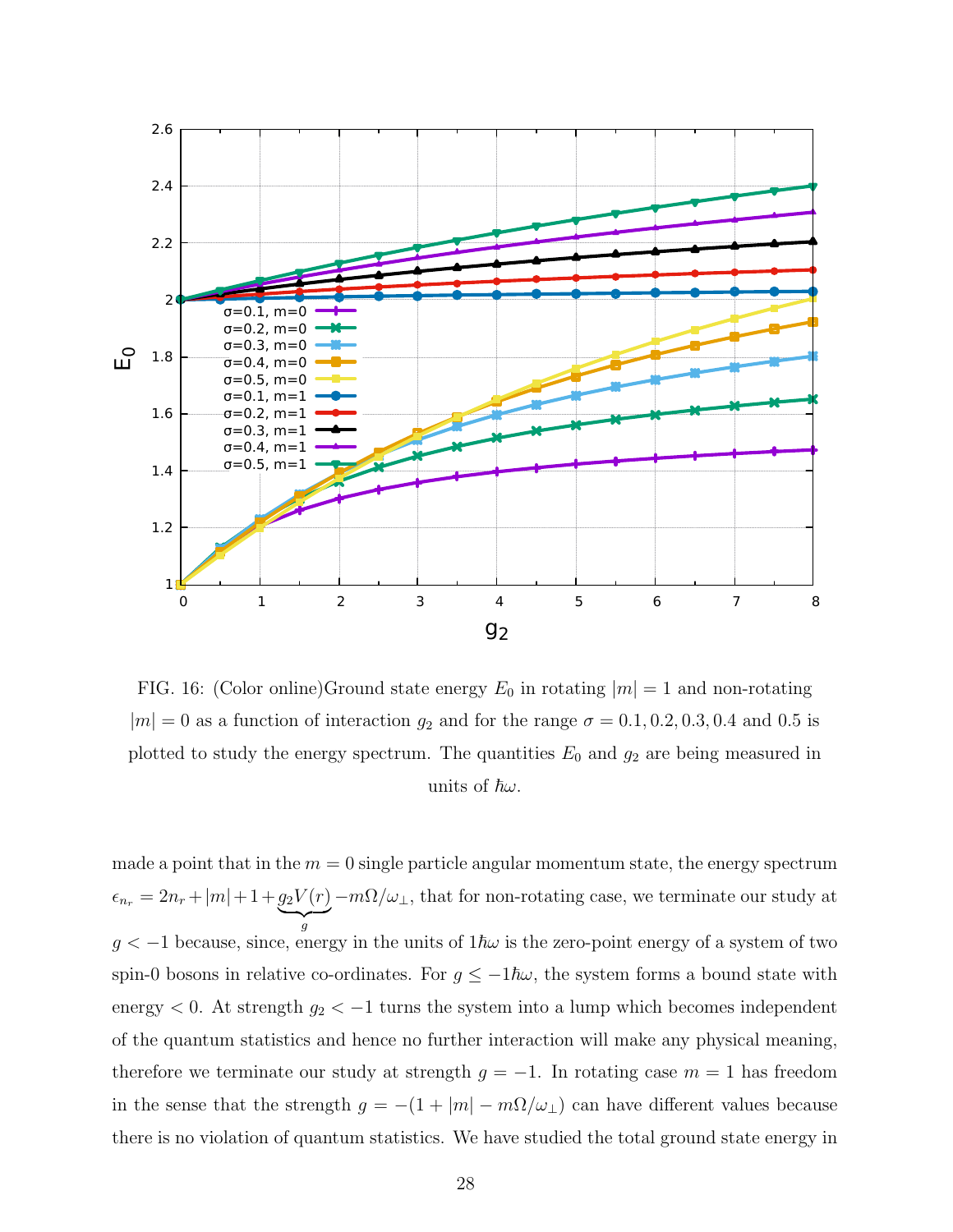terms of various components like trap potential, and interaction potential energy  $PE, KE$ and  $\lt V$  >. We have observed that the variation in the  $\lt PE$  >, with respect to  $\lt KE$  > and  $\langle V \rangle$  is very small.

#### <span id="page-28-0"></span>Appendix A: Calculation of interaction matrix elements

In this appendix we outline the steps for calculation of the matrix elements used in the secular equation in the main text, at equation 1.8, for that we consider a normalised single particle wavefunction  $u_{n_r,m}(r_\perp\alpha_\perp,\phi)$  in relative co-ordinates and integrate it over rdrd $\phi$ , where, r is spatial relative co-ordinate and  $\phi$  is azimuthal angle. The single particle interaction elements is being calculated in the following manner. The matrix elements is written in the following way.

$$
I_{n_r,n_{r'},|m|}(\sigma) = \langle u_{n_r,m}(r_{\perp}\alpha_{\perp},\phi)|V(r)|u_{n'_r,m'}(r_{\perp}\alpha_{\perp},\phi)\rangle
$$
(A1)

and the single particle wavefunction,

$$
u_{n_r,m}(r_\perp \alpha_\perp, \phi) = \sqrt{\frac{\alpha_\perp^2 n_r!}{\pi (n_r + |m|)!}} (r_\perp \alpha_\perp)^{|m|} e^{-\frac{1}{2}r_\perp^2 \alpha_\perp^2}
$$

$$
\times e^{im\phi} L_{n_r}^{|m|}(r_\perp^2 \alpha_\perp^2)
$$

(A2)

where,  $L_{n_r}^{|m|}(r_{\perp}^2 \alpha_{\perp}^2)$  is the associated Laguerre polynomials,

<span id="page-28-1"></span>
$$
= \int_0^{\infty} \int_0^{2\pi} r_{\perp} dr_{\perp} d\phi \sqrt{\frac{\alpha_{\perp}^2 n_r!}{\pi (n_r + |m|)!}} \times (r_{\perp} \alpha_{\perp})^{|m|} e^{-1/2r_{\perp}^2 \alpha_{\perp}^2} e^{im\phi} \times L_{n_r}^{|m|} (r_{\perp}^2 \alpha_{\perp}^2) \times \frac{1}{2\pi \sigma^2} \exp(-\frac{r^2}{2\sigma^2}) \times \sqrt{\frac{\alpha_{\perp}^2 n'_r!}{\pi (n'_r + |m'|)!}} (r_{\perp} \alpha_{\perp})^{|m'|} \times e^{-1/2r_{\perp}^2 \alpha_{\perp}^2} e^{-im'\phi} L_{n'_r}^{|m'|} (r_{\perp}^2 \alpha_{\perp}^2)
$$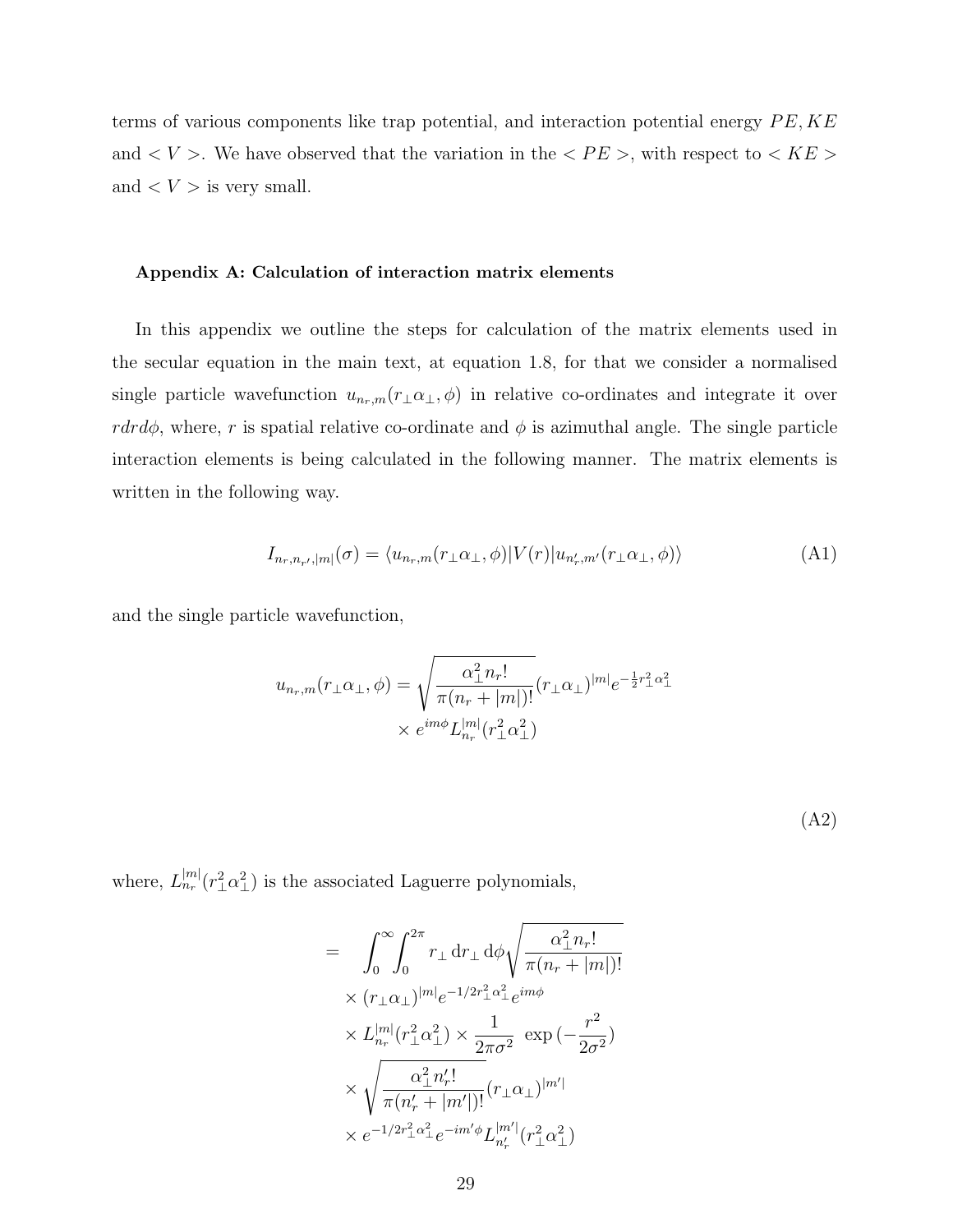the integration is being carried out for the  $\phi$  first, which gives delta function,

$$
= \frac{1}{2\pi\sigma^2} \int r_{\perp} dr_{\perp} 2\pi\delta(m - m') \sqrt{\frac{\alpha_{\perp}^2 n_r!}{\pi(n_r + |m|)!}} \times (r_{\perp}\alpha_{\perp})^{|m|} e^{-1/2r_{\perp}^2 \alpha_{\perp}^2} L_{n_r}^{|m|} (r_{\perp}^2 \alpha_{\perp}^2) \times \sqrt{\frac{\alpha_{\perp}^2 n'_r!}{\pi(n'_r + |m'|)!}} (r_{\perp}\alpha_{\perp})^{|m'|} e^{-1/2r_{\perp}^2 \alpha_{\perp}^2} L_{n'_r}^{|m'|} (r_{\perp}^2 \alpha_{\perp}^2)
$$

using property of the Dirac-delta function we can substitute  $m = m'$  and rearranging the normalization constants the integration over relative co-ordinate is to be carried out in the following manner,

$$
= \sqrt{\frac{n_r!}{\pi (n_r + |m|)!}} \sqrt{\frac{n'_r!}{\pi (n'_r + |m|)!}} \pi \frac{1}{2\pi\sigma^2} \int \frac{\alpha_\perp^2 2r_\perp dr_\perp}{dr_{\perp}^2} d(r_{\perp}^2 \alpha_\perp^2)}{\alpha(r_{\perp}^2 \alpha_\perp^2)} \times (r_\perp \alpha_\perp)^{2|m|} \exp(-r_\perp^2 \alpha_\perp^2 (1 + \frac{1}{2\alpha^2 \sigma^2})) L_{n'_r}^{|m|}(r_{\perp}^2 \alpha_\perp^2)}
$$
  
 
$$
\times L_{n_r}^{|m|}(r_{\perp}^2 \alpha_\perp^2)
$$

assuming the dimensionless quantity

$$
1 + \frac{1}{2\alpha^2 \sigma^2} = \Lambda
$$

and rewriting the integrand in the terms of  $\Lambda$ ,

$$
= \sqrt{\frac{n_r!}{\pi (n_r + |m|)!}} \sqrt{\frac{n'_r!}{\pi (n'_r + |m|)!}} \pi \frac{1}{2\pi\sigma^2} \int d(\alpha_\perp^2 r_\perp^2) \times (r_\perp \alpha_\perp)^{2|m|} \exp(-r_\perp^2 \alpha_\perp^2 \Lambda) L_{n'_r}^{|m|} (r_\perp^2 \alpha_\perp^2) L_{n_r}^{|m|} (r_\perp^2 \alpha_\perp^2)
$$

again defining  $r_{\perp}^2 \alpha_{\perp}^2 \Lambda = \rho$  in form of new dimensionless parameter and substituting it in the above expression which further simplify to,

$$
= \frac{1}{2\pi\sigma^2\Lambda} \sqrt{\frac{n_r!}{(n_r+|m|)!} \frac{n'_r!}{(n'_r+|m|)!}} \int d\rho
$$
  
 
$$
\times (\frac{\rho}{\Lambda})^{|m|} \exp(-\rho) L_{n'_r}^{|m|}(\frac{\rho}{\Lambda}) L_{n_r}^{|m|}(\frac{\rho}{\Lambda})
$$

and rescaling parameters gives,

$$
= \frac{1}{2\pi\sigma^2 \Lambda^{1+|m|}} \sqrt{\frac{n_r!}{(n_r+|m|)!} \frac{n'_r!}{(n'_r+|m|)!}} \int d\rho
$$
  
  $\times \rho^{|m|} \exp(-\rho) L_{n'_r}^{|m|}(\frac{\rho}{\Lambda}) L_{n_r}^{|m|}(\frac{\rho}{\Lambda})$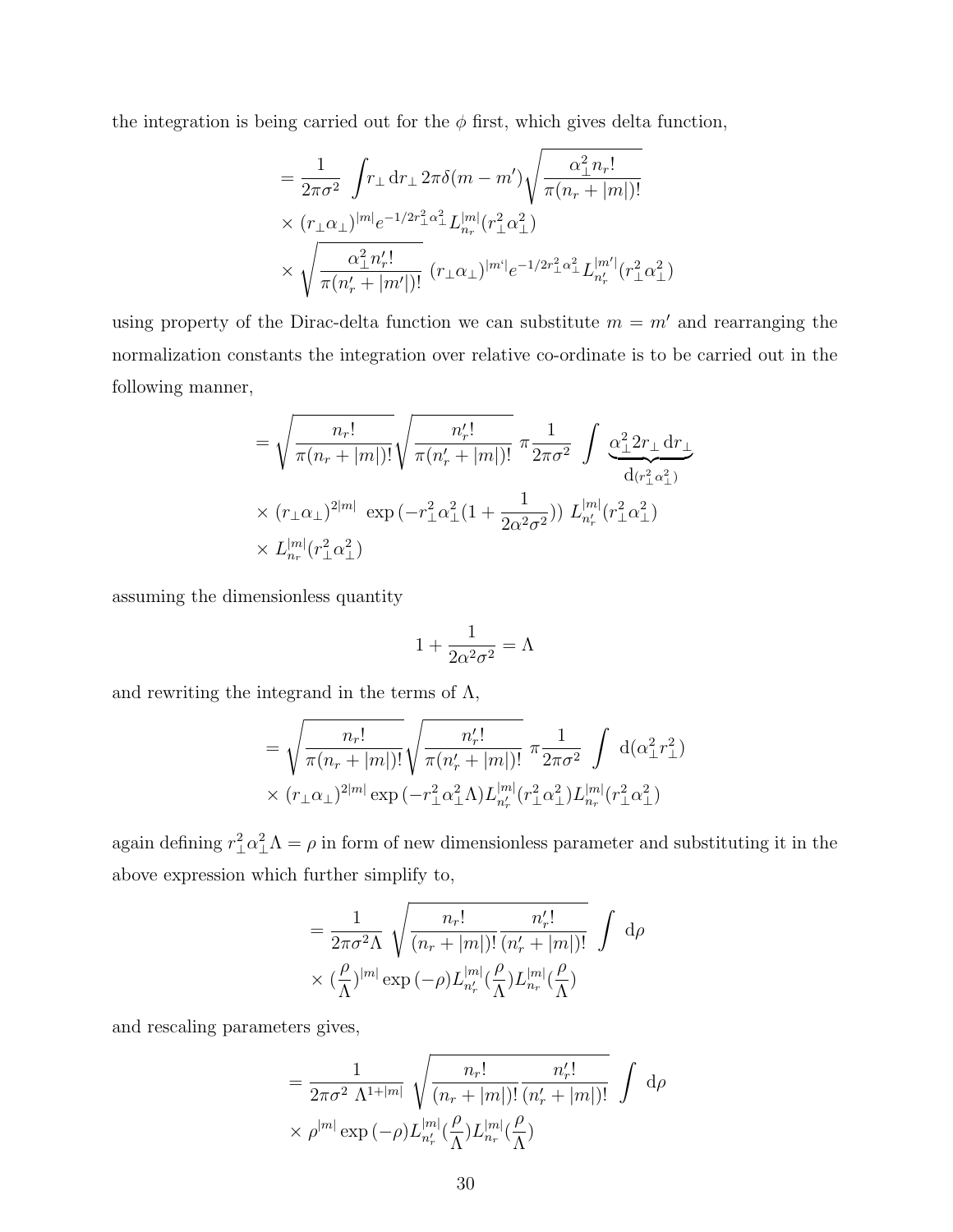using multiplication formula for the associated Laguerre polynomials in the above integral to make it solvable by removing  $1/\Lambda$  term from it [\[29\]](#page-34-0)

$$
L_{n_r}^{|m|}(\Lambda x) = \sum_{i=0}^{n_r} \frac{\Lambda^i (|m|+1)_{n_r} (1-\Lambda)^{n_r-i}}{(|m|+1)_i (n_r-i)!} L_i^{|m|}(x)
$$

writing the expression in Pochhammer symbols, the integrand is now function of single variable  $\rho$  which can be easily solved,

$$
= \frac{1}{2\pi\sigma^2\Lambda^{1+|m|}} \sqrt{\frac{n_r!}{(n_r+|m|)!} \frac{n'_r!}{(n'_r+|m|)!}}
$$
  
 
$$
\times \sum_{i,i'=0}^{\min(n_r,n_{r'})} \frac{\Lambda^{-i-i'}(|m|+1)_{n_r}(1-\Lambda^{-1})^{n_r+n_{r'}-i-i'}}{(|m|+1)_{i}(n_r-i)!}
$$
  
 
$$
\times \frac{(|m|+1)_{n_{r'}}}{(|m|+1)_{i'}(n_{r'}-i')!} \int_0^\infty d\rho \rho^{|m|} \exp(-\rho)L_i^{|m|}(\rho)L_{i'}^{|m|}(\rho)
$$

using the orthogonality condition for the associated Laguerre polynomials, the expression becomes,

$$
= \frac{1}{2\pi\sigma^2\Lambda^{1+|m|}} \sqrt{\frac{n_r!}{(n_r+|m|)!} \frac{n'_r!}{(n'_r+|m|)!}}
$$

$$
\times (\frac{\Lambda-1}{\Lambda})^{n_r+n_{r'}} \sum_{i=0}^{\min(n_r,n_{r'})} \frac{(|m|+1)_{n_r}}{(|m|+1)_{i}(n_r-i)!}
$$

$$
\times \frac{(|m|+1)_{n_{r'}}}{(|m|+1)_{i}(n_{r'}-i)!} \frac{(i+|m|)!}{i!} (\frac{1}{(\Lambda-1)^2})^i
$$

writing the Pochhammer symbol in the terms of factorials,  $(a)_n = \frac{(a+n-1)!}{(a-1)!}$  we have the following results.

$$
I_{n_r, n_{r'}, |m|}(\sigma) = \frac{1}{2\pi\sigma^2\Lambda^{1+|m|}} \sqrt{\frac{n_r!}{(n_r + |m|)!} \frac{n'_r!}{(n'_r + |m|)!}} \times \left(\frac{\Lambda - 1}{\Lambda}\right)^{n_r + n_{r'}} \frac{\min(n_r, n_{r'})}{\sum_{i=0}^{\infty} \left(\frac{|m| + n_r}{|m| + i}\right)} \times \left(\frac{|m| + n_{r'}}{|m| + i}\right) \frac{(|m| + i)!}{i!} \left(\frac{1}{(\Lambda - 1)^2}\right)^i.
$$

(A3)

this results will be useful in the further study of problems in the main text with the original parameters.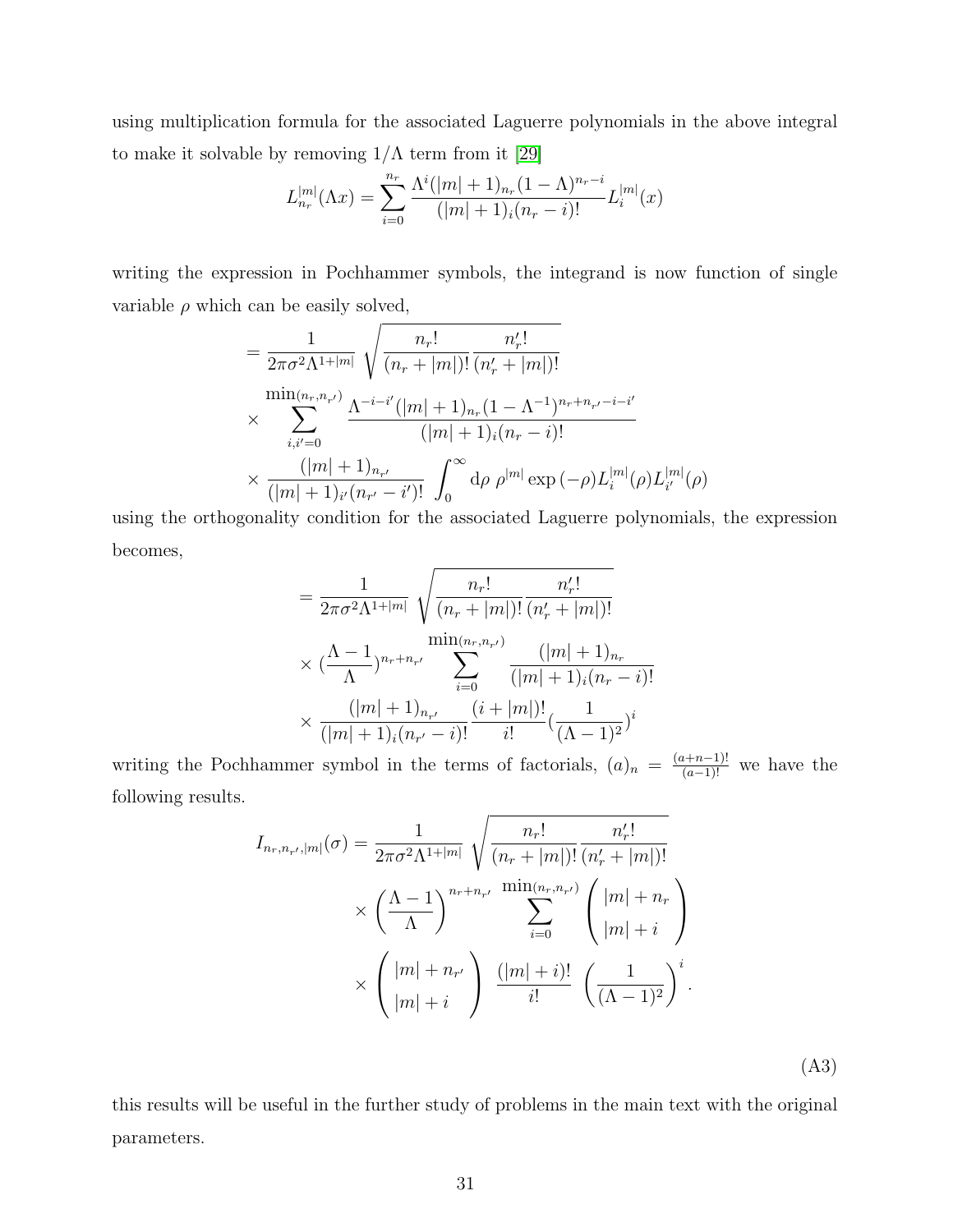# <span id="page-31-0"></span>Appendix B: Calculation of constant  $c_{n_r,m}$ .

In this section we perform the calculation for the expansion co-efficient used at Eq. 1.8 in main text, however the approach is general and can be found in any standard quantum mechanics text. We solve the following Hamiltonian operator in simple way, A different approach is given in [\[33\]](#page-34-1).

$$
\widehat{H} = \underbrace{\widehat{H}_0 - \mathbf{\Omega}.\widehat{\mathbf{L}}}_{H\text{sp}} + g_2 W
$$

where the  $H_{sp}$  is single particle Hamiltonian, we write the wavefunction in the product form of expension co-efficient and single particle wave-function,

$$
|\psi_{n_r,m}\rangle = \sum_{n_r,m} c_{n_r,m} u_{n_r,m} \tag{B1}
$$

as the eigenenergy and eigenstates of unperturbed Hamiltonian is known to be.  $H_{\rm SD}|u_{n_r,m}\rangle =$  $\epsilon_{n_r,m}|\psi_{n_r,m}\rangle,$ 

$$
(H_{sp} + g_2 W)|\psi\rangle = E|\psi\rangle
$$
  

$$
(E - H_{sp})|\psi\rangle = g_2 W|\psi\rangle
$$

on operating  $|u_{n_r,m}\rangle$  from right we get the following form

$$
(E - \epsilon_{n_r,m}) \langle u_{n_r,m} | \psi \rangle = g_2 \langle u_{n_r,m} | W | \psi \rangle \tag{B2}
$$

from the above equation we get the expansion coefficients,

$$
c_{n_r,m} = \langle u_{n_r,m} | \psi \rangle = \frac{g_2 \langle u_{n_r,m} | W | \psi \rangle}{E - \epsilon_{n_r,m}}
$$
(B3)

till now no apporximation has been used, unknown  $|\psi\rangle$  in above equation is dependent on the co-efficient. We can set  $|\psi\rangle = |u_{0,m}\rangle$  and  $|\psi\rangle = |u_{r',m}\rangle$  for the study of ground and excited states respectively in A.4. The ground state

$$
c_{n_r,m} = -\frac{g_2 \langle u_{n_r,m} | W | u_{0,m} \rangle}{(\epsilon_{n_r,m} - E)}
$$
(B4)

and the most general form for studying the higher excited states,

$$
c_{n_r,m} = -\frac{g_2 \langle u_{n_r,m} | W | u_{n_{r'},m} \rangle}{(\epsilon_{n_r,m} - E)}.
$$
\n(B5)

we can arrive to the exact and approximate solution in the main text.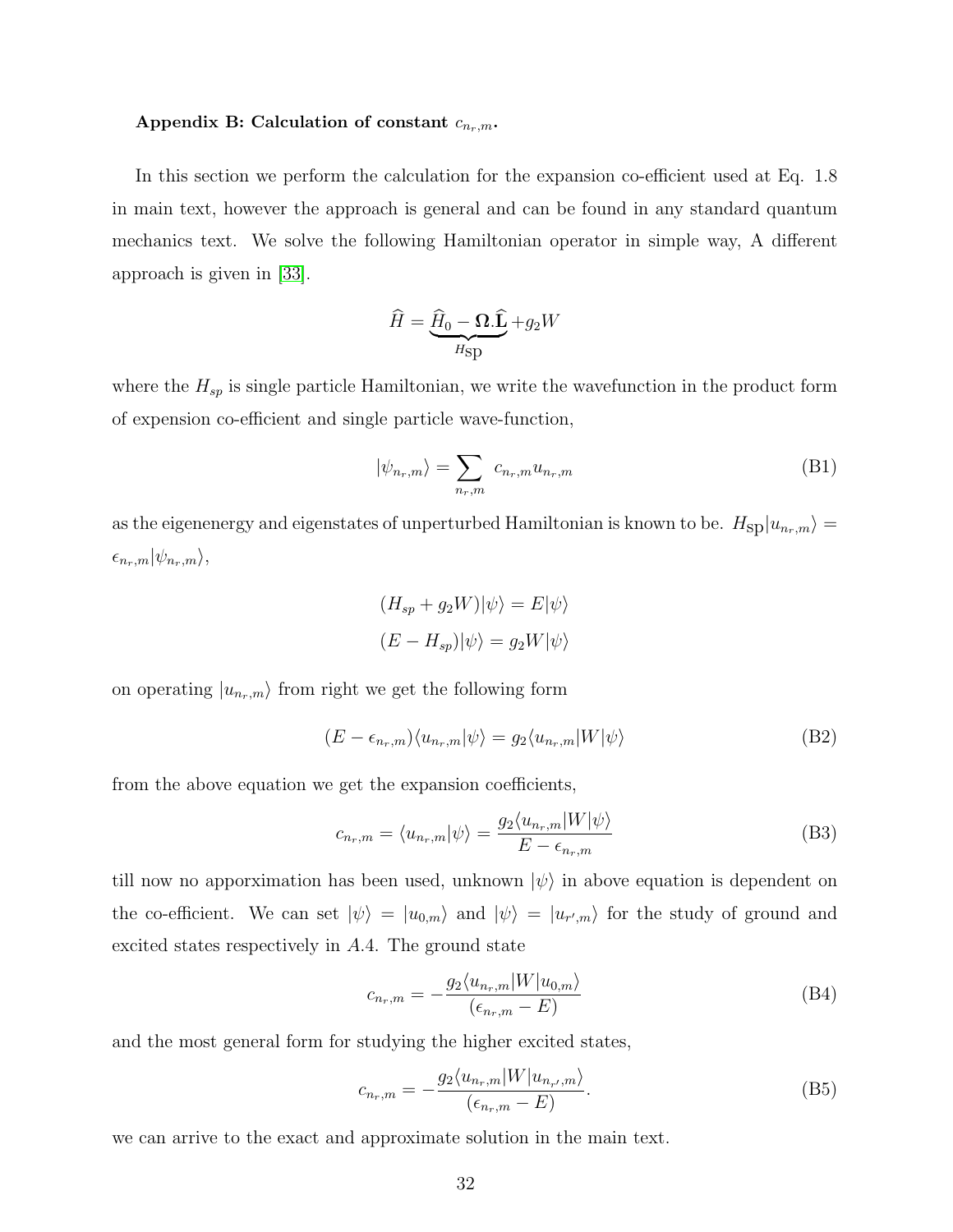#### Appendix C: Expectation of trap potential.

This expectation gives the matrix elements for the trapping potential of harmonic oscillator, this calculation is based on the basic quantum mechanics technique and can be found in any standard text book.

$$
\langle \alpha^2 r^2 \rangle = \int_0^\infty \int_0^{2\pi} r_\perp dr_\perp d\phi \sqrt{\frac{\alpha_\perp^2 n_r!}{\pi (n_r + |m|)!}}
$$
  
 
$$
\times (r_\perp \alpha_\perp)^{|m|} e^{-1/2r_\perp^2 \alpha_\perp^2} e^{im\phi}
$$
  
 
$$
\times L_{n_r}^{|m|} (r_\perp^2 \alpha_\perp^2) \times r^2 \alpha^2
$$
  
 
$$
\times \sqrt{\frac{\alpha_\perp^2 n_r!}{\pi (n_r' + |m'|)!}}
$$
  
 
$$
\times (r_\perp \alpha_\perp)^{|m'|} e^{-1/2r_\perp^2 \alpha_\perp^2} e^{-im'\phi}
$$
  
 
$$
\times L_{n_r'}^{|m'|} (r_\perp^2 \alpha_\perp^2)
$$

first we have integrated over the  $\phi$  and from there a factor of  $2\pi\delta_{m,m'}$  simplify the integration in the following way, similar steps as in the earlier calculations

$$
= \sqrt{\frac{n'_r! n_r!}{(n_r+|m|)!(n'_r+|m|)!}} \int_0^\infty d(\alpha_\perp^2 r_\perp^2) (r_\perp^2 \alpha_\perp^2)^{|m|+1} \times e^{-r_\perp^2 \alpha_\perp^2} L_{n_r}^{|m|} (r_\perp^2 \alpha_\perp^2) L_{n'_r}^{|m|} (r_\perp^2 \alpha_\perp^2)
$$

using orthogonality relation of associated Laguerre polynomials,

$$
=\sqrt{\frac{n'_r!(n_r+|m|)!}{n_r!(n'_r+|m|)!}}(2n_r+|m|+1)
$$
\n(C1)

for  $m = 0$  the above equation simplyfy to the simple form  $2n_r + 1$ .

- <span id="page-32-1"></span><span id="page-32-0"></span>[1] S. N Bose, Z. Phys. 26, 0178 (1924).
- <span id="page-32-2"></span>[2] Einstein, Klasse. (1924) p. 261; (1925) p. 3, 0178 (1924).
- <span id="page-32-3"></span>[3] F London, Nature. 141, 0643 (1938).
- [4] Eloisa Cuesta, Martin D Jimenez and Ana P Majtey, J. Phys. A: Math. Theor. 54, 025302 (2021).
- [5] Y. S. Li, B. Zeng, X. S. Liu and G.L. Long Phys. Rev. A 64, 054302 (2001) .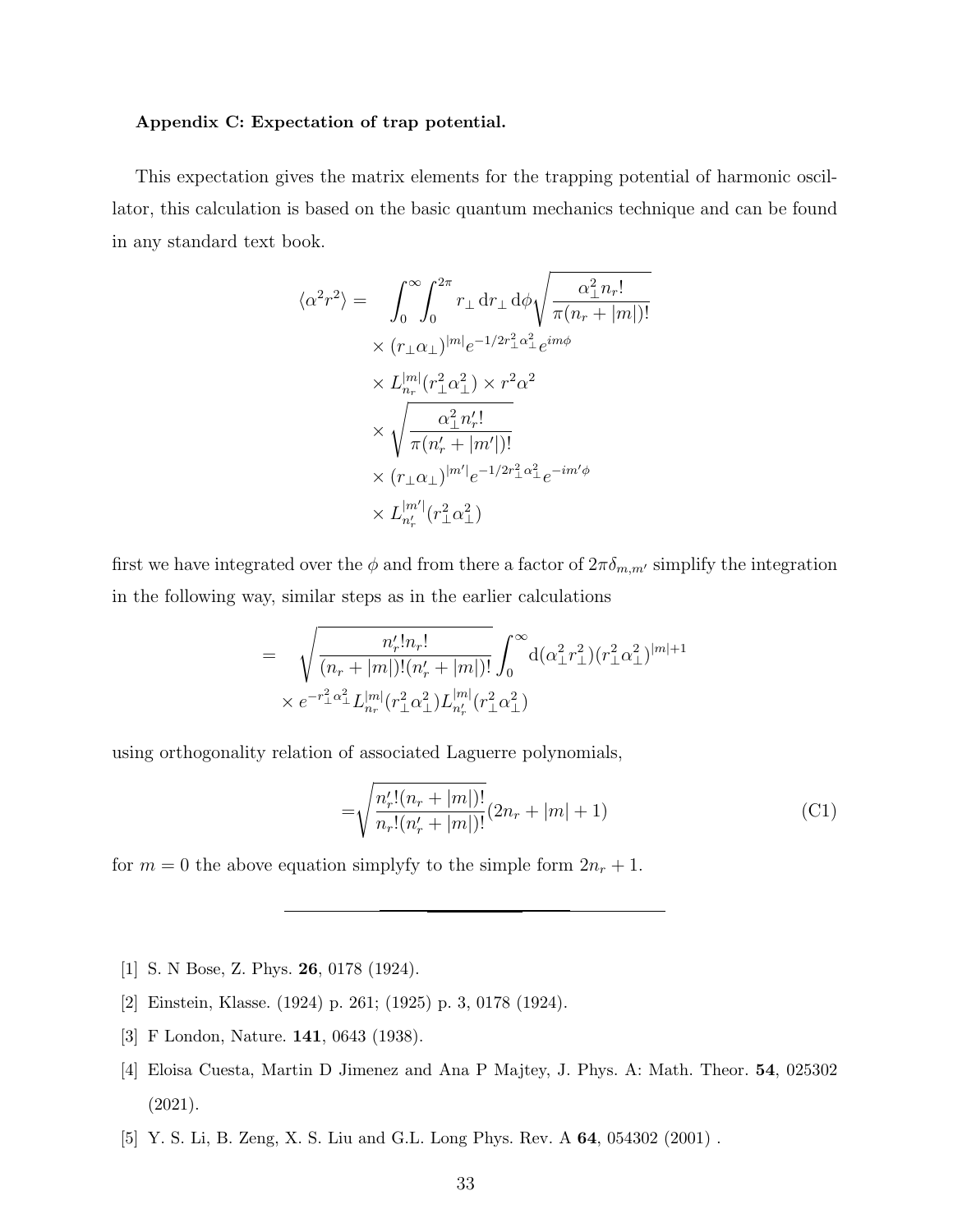- <span id="page-33-0"></span>[6] K. D. Sen, H. E. Montgomery Jr, Bowen Yu and Jacob Katriel, Eur. Phys J. D, 75, 175, (2021).
- <span id="page-33-1"></span>[7] Thomas Busch, Berthold-Georg Englert, Kszimierz Rzazewski and Martin Wilkens, Found. of Phys, 28, 550, (1998).
- <span id="page-33-2"></span>[8] Rostislav A. Doganov, Shachar Klaiman, Ofir E. Alon, Alexej I. Streltsov and Lorenz S. Cederbaum, Phys. Rev A 87,033631-1 (2013).
- <span id="page-33-4"></span><span id="page-33-3"></span>[9] Mohd Imran and M A H Ahsan, J. Phys. B: At. Mol. Opt. Phys 53,125303 (2020).
- <span id="page-33-5"></span>[10] J. Christensson, C. Forssen, S. Aberg and S. M. Reimann, Phys. Rev A, 79, 012707 (2009)
- [11] Shu-Wei Song, Yi-Cai Zhang, Hong Zho, Xuan Wang and Wu-Ming Liu, Phys. Rev A, 89, 063613 (2014)
- <span id="page-33-7"></span><span id="page-33-6"></span>[12] Hiroki Saito and Masahito Ueda, Phys. Rev Lett, 89, 190402 (2002)
- <span id="page-33-8"></span>[13] Abel Rojo-Francäs, Artur Polls and Bruno Juliä-Dïaz, Mathematics  $8,(2020)$  1196.
- [14] S. Inouye, M.R. Andrews,J.Stanger, H.J.Miesner, D.M. Stamper-Kurn and W. Ketterle, Nature (London) 392,(1998) 151.
- [15] A.D.Lange, K.Pilch, A. Pranter, F.Ferlaino, B. Engeser, H.-C. N¨agerl, R. Grsimm and C. Chin,Phys. Rev A, 79, 013622 (2009).
- <span id="page-33-10"></span><span id="page-33-9"></span>[16] Luca Salasnich and Boris A. Malomed, Phys. Rev. A 79, (2009), 053620.
- <span id="page-33-11"></span>[17] F. Dalfovo, S. Giorgini, L. P. Pitaevskii and S. Strongari, Rev Mod. Phys. 71, (1999), 463.
- [18] Przemyslaw Koscik and Tomasz. Sowinsk. Scientific reports 8,18505 (2018)
- [19] Thomas Thomas, Berthold-Georg Englert, Kazimierz Rzazewski and Kazimierz Wilkens. Foundations of Physics,549, 498 (1997).
- <span id="page-33-12"></span>[20] Pere Mujal, Artur Polls and B Juliä-Dïaz, Phys. Rev. Lett.,  $97, 063618, (2018)$
- [21] Shachar Klaiman, Nimrod Moiseyev and Lorenz S Cederbaum. Phys. Rev. A 73, 013622 (2006).
- <span id="page-33-14"></span><span id="page-33-13"></span>[22] Ernest R Davison, Rev. Mod. Phys, 44, 451, (1972).
- <span id="page-33-15"></span>[23] M. A. H. Ahsan and N. Kumar, Phys. Rev. A 64, 013608 (2001).
- [24] Anna Dawid, Maciej Lewenstein, and Michał Tomza, Phys. Rev A, 97, 063618 (2018).
- [25] E. Garrido and A. S. Jensen, Phys. Rev. Research 2, 033261 (2020).
- [26] Peter Jeszenszki. Ali. Alavi and Joachin Brand, Phys. Rev. A 99, 033608 (2019).
- [27] Xia-Ji Liu, Hui Hu, Lee Chang and Shi-Qun Li, Phys. Rev A, 64, 035601 (2001)
- [28] Pere Mujal, Enric Sarle, Artur Polls, and B Juliä-Dïaz, Phys. Rev. A  $96$ , 043614 (2017).